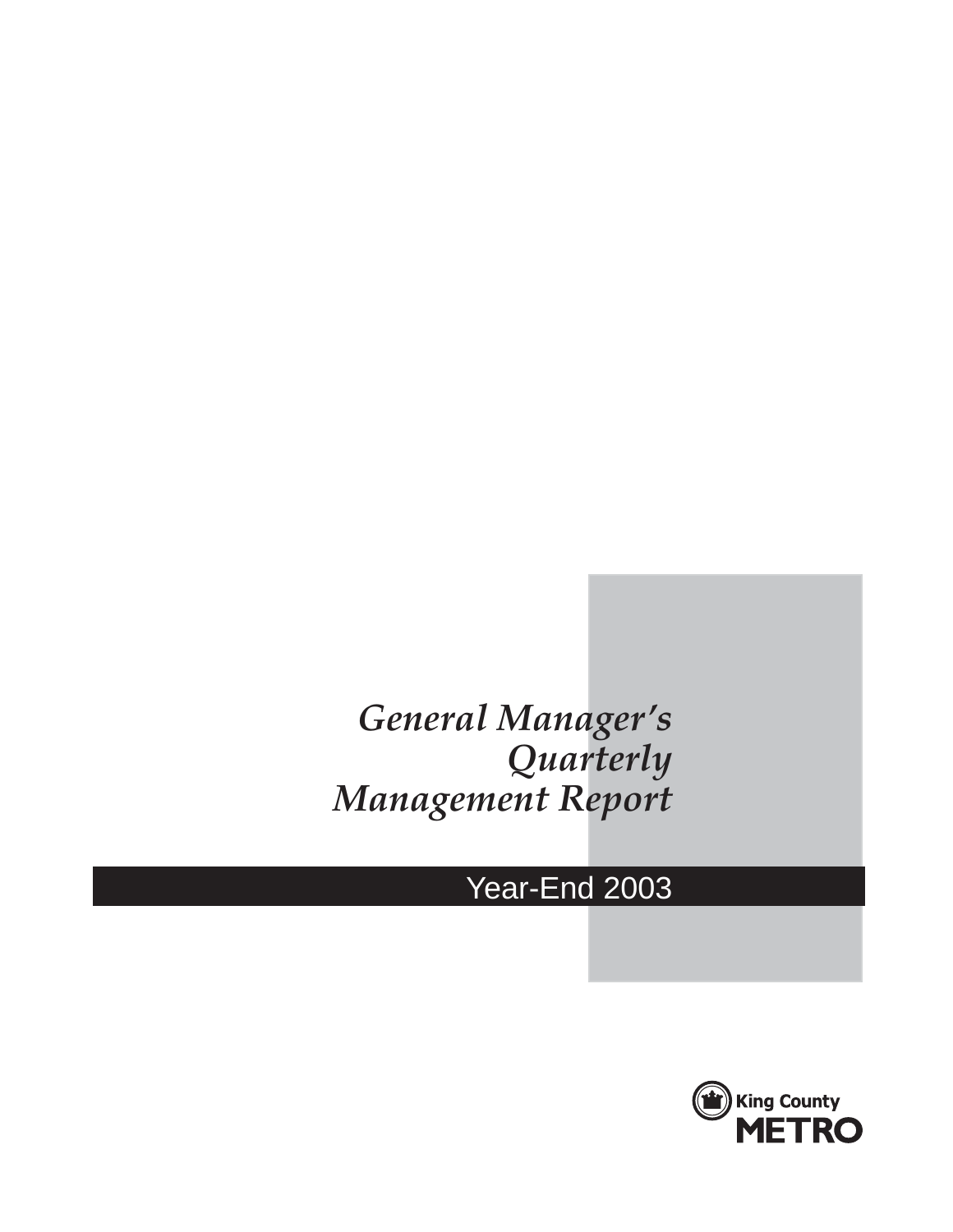



## **King County Department of Transportation—Metro Transit Division**

**Ron Sims King County Executive** King County, Washington

**Harold S. Taniguchi Director, Department of Transportation** 201 South Jackson Street, M.S. KSC-TR-0815 Seattle, Washington 98104-3856 Phone: (206) 684-1441 Fax: (206) 684-1224 Internet: harold.taniguchi@metrokc.gov

Report prepared by:

**Darwin Campbell, Acting General Manager King County Metro Transit** 201 South Jackson Street, M.S. KSC-TR-0415 Seattle, Washington 98104-3856 Phone: (206) 684-1653 Fax: (206) 684-1778 Internet: darwin.campbell@metrokc.gov

Participating Staff: **Management Information and Transit Technology Section** Peggy Willis, Manager Chuck Sawyer, Supervisor Lisa Durst Libby Krochalis Brad North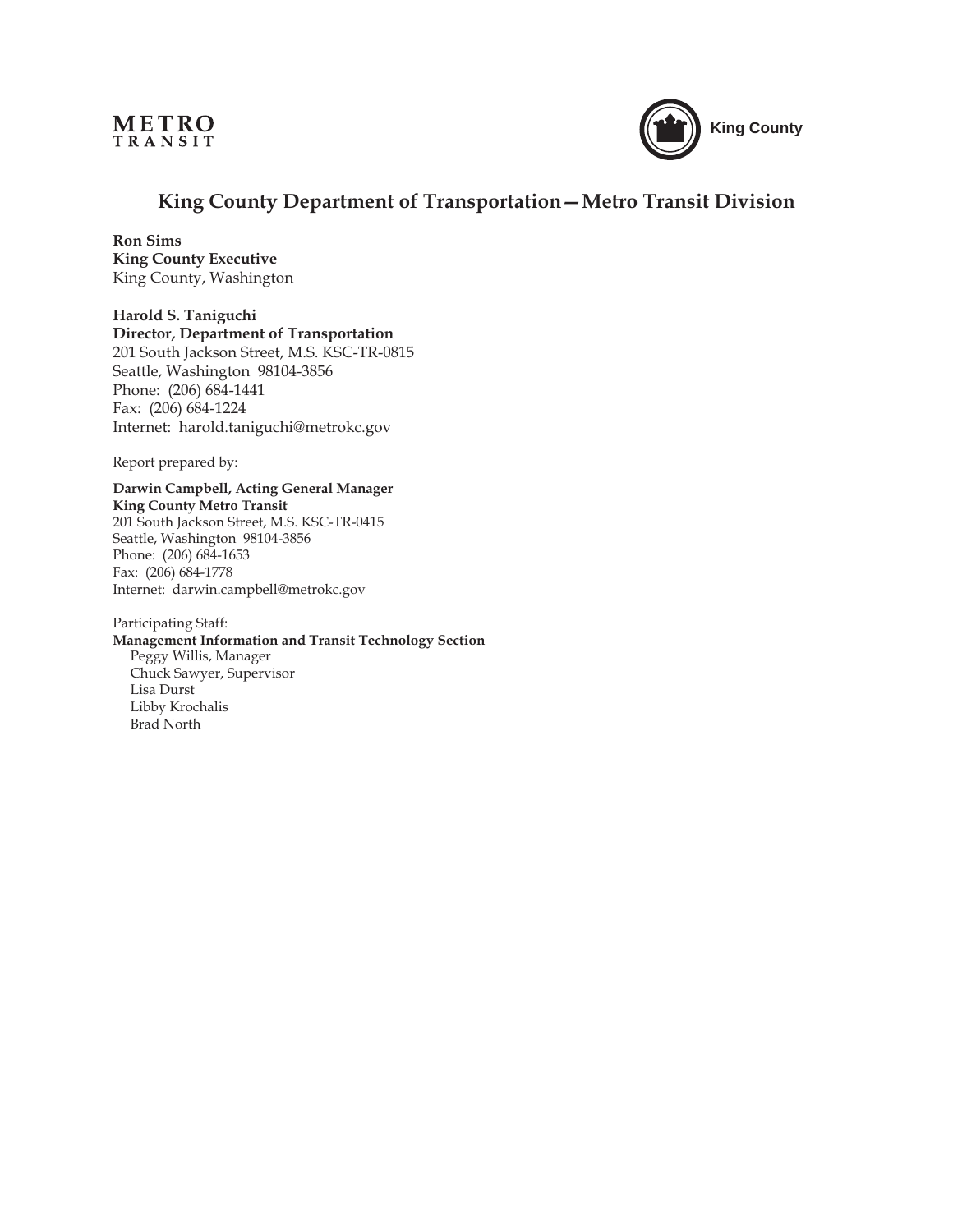# **General Manager's Quarterly Management Report Year-End 2003**

King County Department of Transportation Metro Transit Division 201 South Jackson Street Seattle, Washington 98104-3856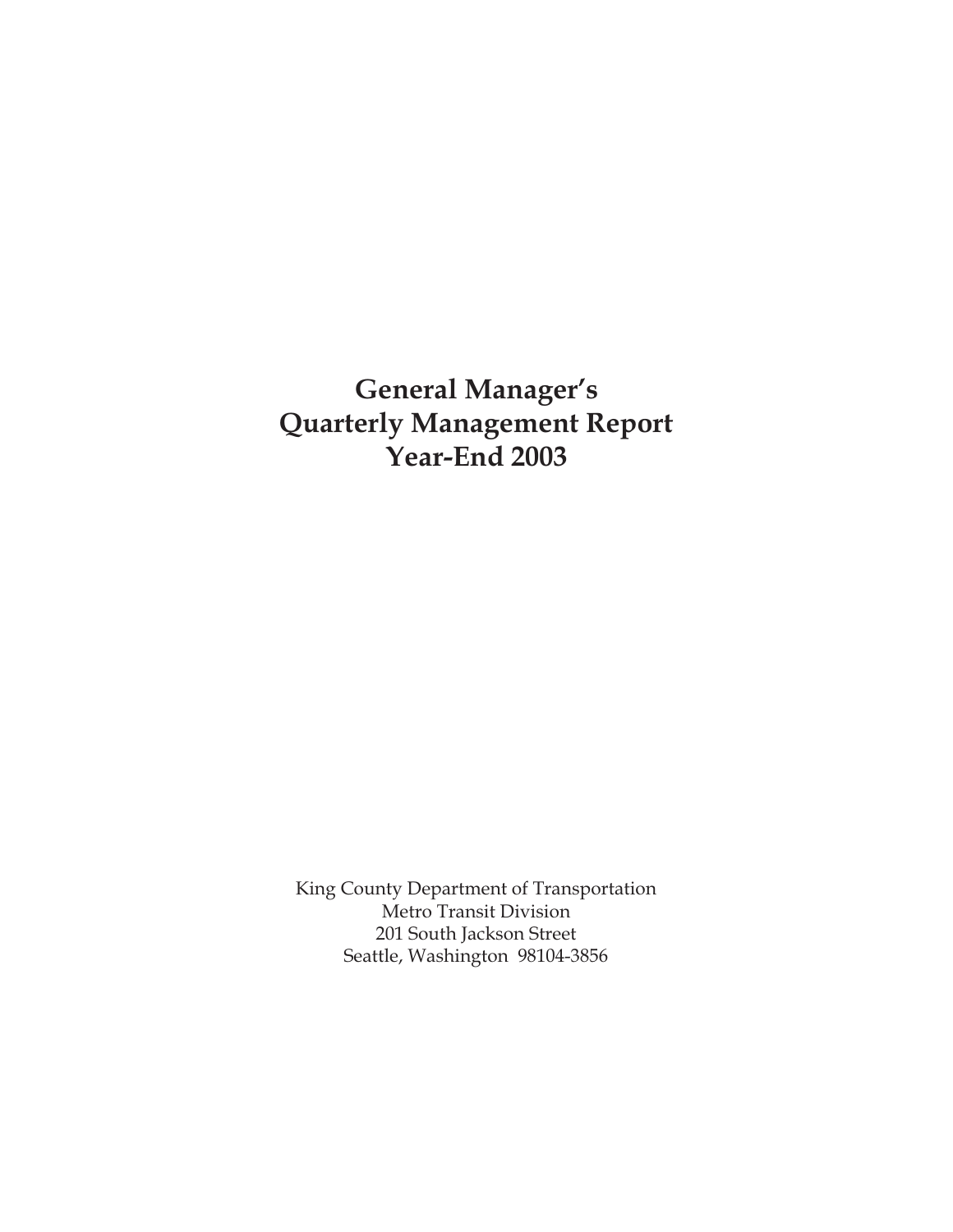П

## **Table of Contents**

| Ridership                             |                |
|---------------------------------------|----------------|
|                                       |                |
|                                       |                |
|                                       |                |
| <b>Customer Services</b>              |                |
|                                       |                |
|                                       |                |
|                                       |                |
|                                       |                |
|                                       | $\overline{3}$ |
|                                       | $\overline{4}$ |
|                                       |                |
|                                       |                |
| Detailed Financial and Operating Data | 10             |
|                                       |                |
|                                       | 11<br>11       |
|                                       | 12             |
|                                       | 13             |
|                                       | 14             |
|                                       | 15             |
|                                       | 15             |
| Benson Waterfront Streetcar Line      | 16             |
|                                       | 16             |
|                                       | 16             |
| Metro Transit Employee Information    | 16             |
|                                       | 17             |
|                                       | 18             |
|                                       | 19             |
|                                       | 20             |
|                                       |                |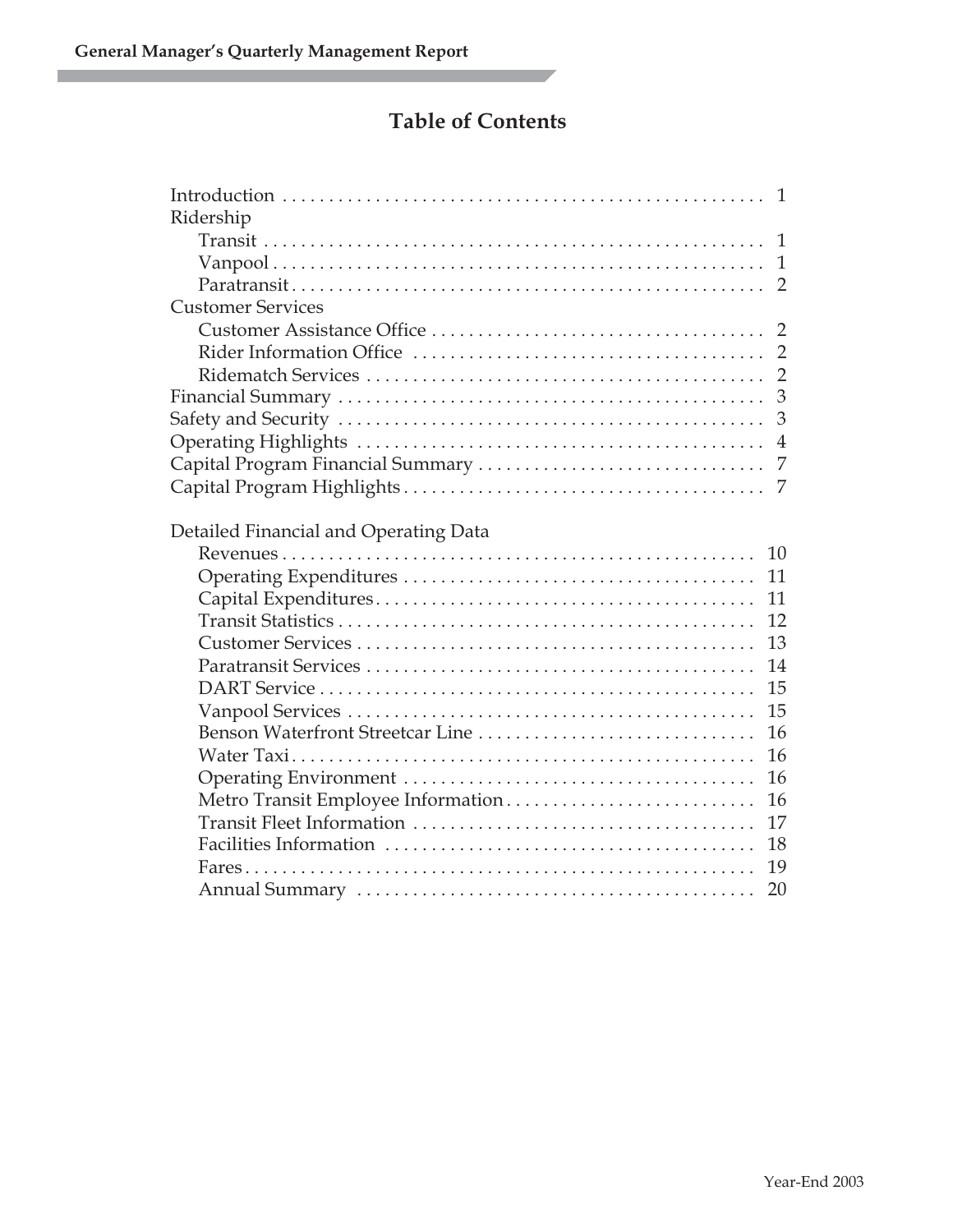This report presents a summary of transit operating information and financial data for 2003 and other information important to gauging how well the King County Transit Division is doing in providing safe, reliable, cost-efficient transportation services to the King County region. This issue also includes highlights of operating and capital accomplishments during the year.



Darwin Campbell, Acting General Manager Metro Transit Division





## **2003 PUBLIC TRANSPORTATION SERVICES**

#### **RIDERSHIP**

*Transit Ridership.* The downward trend in ridership since 2000 turned around in 2003, reflecting slow improvement in the regional economy and higher gas prices. Ridership on King County Metro Transit, including Sound Transit service operated by Metro, was 96.2 million passenger boardings, up 0.9 percent from 2002. Transit ridership on Metro service in 2003 was 91.6 million, about 0.1 percent more than 2002. The turnaround in ridership began in mid-2003. During the fourth quarter, Metro ridership was up by 3.8 percent compared to fourth quarter 2002.

Regional Express service operated by Metro for Sound Transit had 4.6 million passenger boardings, a 20 percent increase compared to 2002. This reflected a 16 percent increase in service hours compared to 2002.

*Vanpool Ridership.* Vanpool ridership of 1.8 million for 2003 was 2.5 percent more than 2002, also reflecting improvement in the regional economy. During 2003 there were 101 vanpool starts compared to 86 in 2002, and there were 105 vanpool folds compared to 113 in 2002. The average number of riders per van dropped slightly from 8.32 to 8.19 in 2003. There were 663 vanpool vans in service as of December 31, 2003, a decrease of four compared to a year earlier.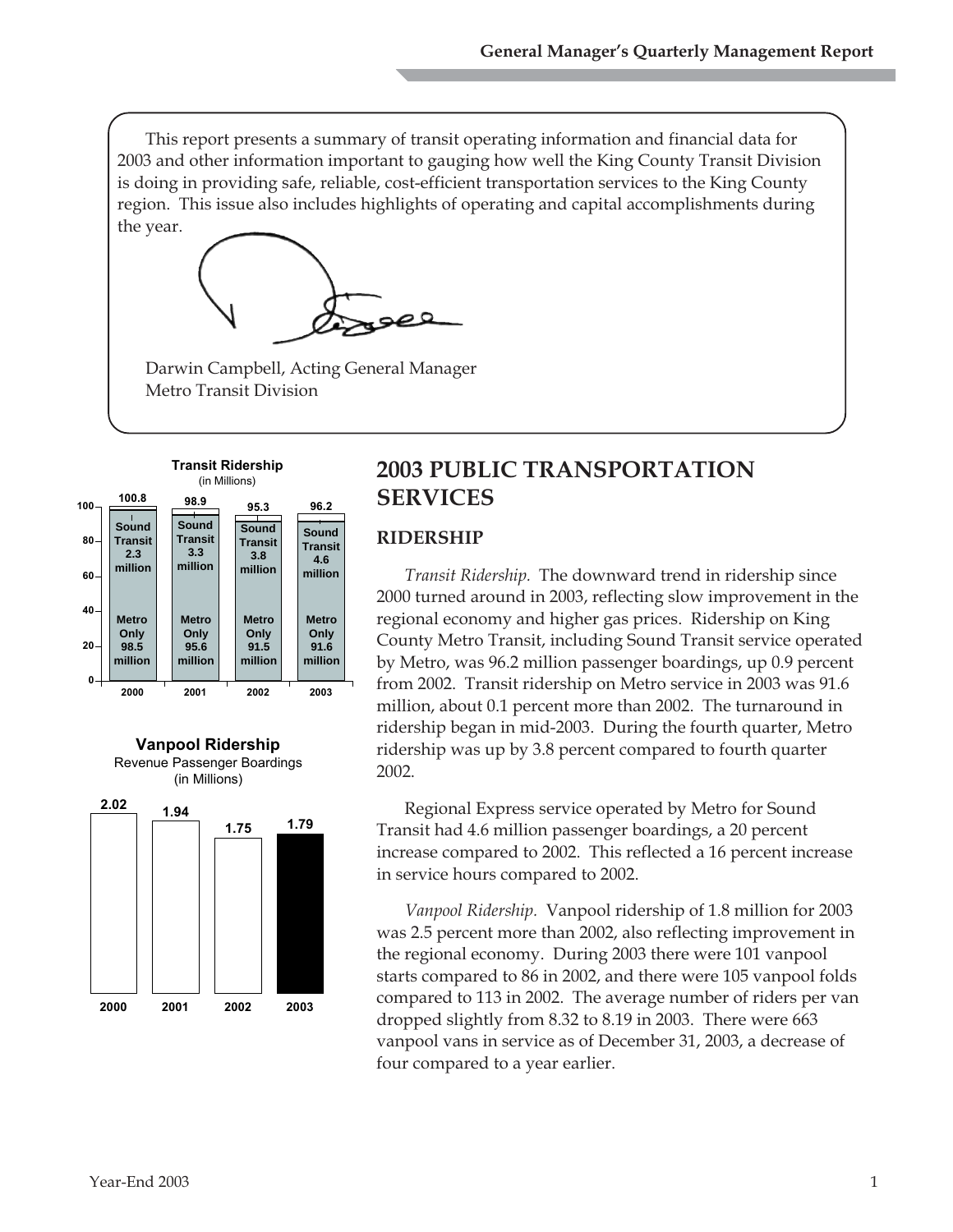*Paratransit Ridership.* Services include ACCESS transportation van service for people with disabilities who are eligible under federal ADA guidelines, and a subsidized taxi scrip program. ACCESS van passenger rides increased 3.3 percent to 1,024,491 compared to 991,463 in 2002. Over the same period of time, taxi scrip rides decreased 6 percent to 52,264.

Factors influencing the ACCESS ridership increase are the implementation of a 'zero denials' policy, and the overall improvement in service quality. Because ACCESS Transportation no longer denies ride requests, riders know they can rely on the service and may be less likely to look for alternative transportation. Further, with the enhancement of scheduling software, ACCESS eliminated some transfer rides, so more riders are getting direct service. ACCESS has also implemented other operational improvements that are likely to have increased demand.



#### **CUSTOMER SERVICES**

Customer inquiries are answered through the Customer Assistance Office (CAO), the Rider Information Office (RIO) and online applications. Ridematch Services provides support for the formation and maintenance of carpools and vanpools. See page 11 for more detail.

*Customer Assistance Office.* The Customer Assistance Office responds to customers calling and writing with commendations, complaints and service requests. During 2003, total incoming contacts increased 1.4 percent—customer calls increased 1.9 percent to 65,786 while mail, email and in-person contacts decreased 2.9 percent to 7,603. Ninety percent of all incoming customer calls were answered during the year compared to 83 percent in 2002. The percent of calls answered within 2-1/3 minutes improved to 87 percent from 75 percent a year earlier. Service requests were up 24 percent; complaints were up 14 percent while complaints per million boardings were up 13 percent. Commendations per million boardings were up 1.5 percent compared with 2002.

*Rider Information Office.* The Rider Information Office provides information to customers making contact via direct telephone calls, automated Bus-Time telephone calls and the Internet, including Metro Online and Online Trip Planner sessions. The RIO also provides Sound Transit and special events service information. There were 6.2 million responses to customer telephone and Internet inquiries in 2003 compared to 5.5 million in 2002, an 11 percent increase. Internet sessions increased 15 percent and accounted for more than 80 percent of customer responses in 2003. The Online Trip Planner accounted for most of this increase with 1.75 million visits during 2003, up 41 percent from 1.24 million visits a year earlier. Total telephone calls answered decreased 2.1 percent. Eighty-six percent of calls were answered in 2003 compared with 83 percent in 2002.

*Ridematch Services.* Metro Transit provides regional, computerized matching services for individuals in nine counties wishing to form or join a carpool or vanpool. During 2003, matching information was processed for 14,659 new and current customers, a decrease of 0.7 percent from 2002. In addition, customers logged on to Rideshare Online about 58,000 times during 2003.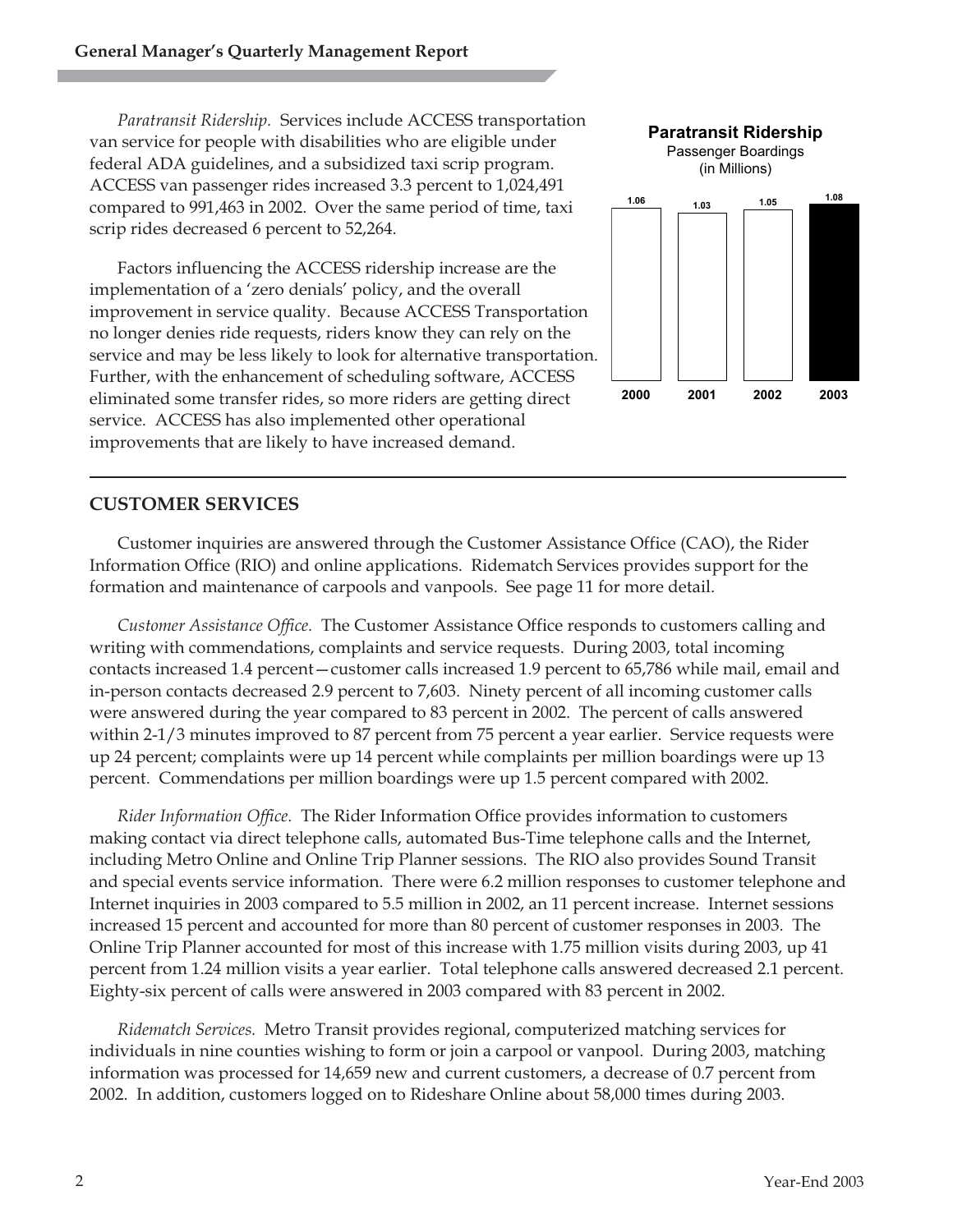#### **FINANCIAL SUMMARY**–Preliminary 2003

Public Transportation Fund revenue from operation of bus, vanpool and paratransit service for 2003 was \$78.3 million compared with \$86.5 million for 2002, due to reduced advertising revenue of \$3.75 million and the timing of regional revenue reconciliation under the Regional Fare Agreement. Transit operations revenue for the year is about \$5.5 million lower than planned, due to lower than projected ridership and the timing of regional revenue reconciliation.

Public Transportation Fund operating costs net of contributions from Sound Transit and other King County funds were \$365.8 million for 2003 compared with \$351.3 million for 2002. Fuel costs during 2003 were 31 percent greater than 2002. Total yearend operating expense was \$2.7 million below the adopted budget. This was \$1.2 million less than the \$3.9 million underexpenditure that was assumed in the financial plan.

The operations revenue to operating expense (OR/OE) ratio for bus services was 23.2 percent for 2003. This compares to 26.8 percent for 2002 and 27.3 percent for 2001. OR/OE excludes rideshare, paratransit, water taxi and most operating grants.

#### **SAFETY AND SECURITY**

Passenger accidents of 6.0 per million miles during 2003 are 2.3 percent lower than 2002. Traffic accidents of 32.8 per million miles are 0.7 percent greater than in 2002. Total time-loss and medical injuries increased 6.2 percent to 632 in 2003 from 595 in 2002.

Operator injury assaults decreased by four in 2003 compared to 2002. Total operator assaults were down by 8 to 126. There were 14 passenger injury assaults in 2003 compared to 10 in 2002. Total passenger assaults increased 13 percent from 219 in 2002 to 248 in 2003.

|                        | <b>Operators</b> |      | Passengers |      |
|------------------------|------------------|------|------------|------|
|                        | 2003             | 2002 | 2003       | 2002 |
| <b>Injury Assaults</b> | 15               | 19   | 14         | 10   |
| Non-Injury Assaults    | 76               | 79   | 227        | 206  |
| Spitting Incidents     | 35               | 36   |            |      |
| <b>Total Assaults</b>  | 126              | 134  | 248        | 219  |

## **Operator and Passenger Assaults**

*Source: Transit Security Database - including Sound Transit service operated by King County Metro Transit.*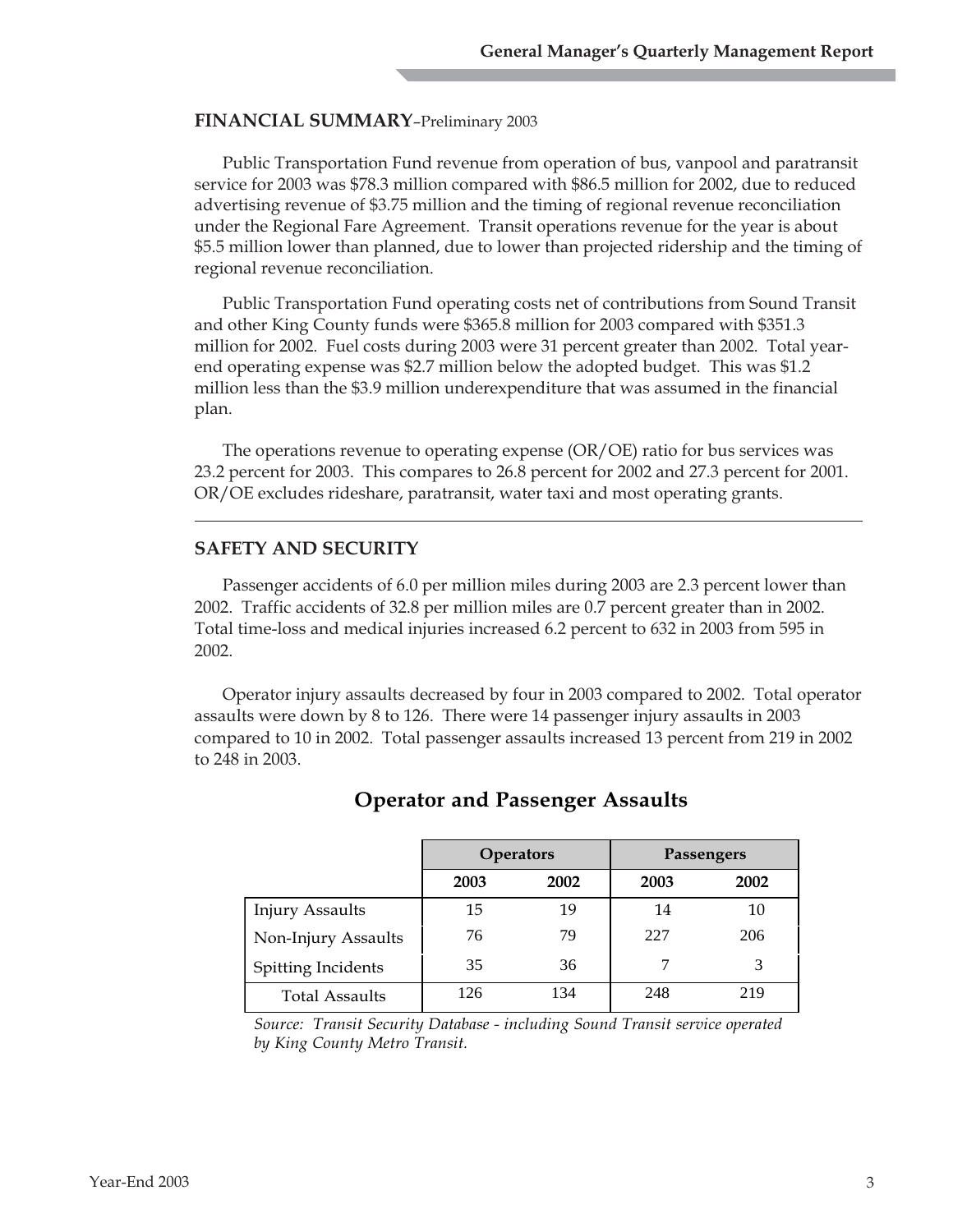## **OPERATING HIGHLIGHTS**

*New and Enhanced Services*

- Added 32,770 annual hours of new bus service, and operated 24,477 additional annual hours of Sound Transit Express service.
- Implemented the September 2003 service change, which included major restructuring to improve service in north King County and on routes between downtown Seattle, Federal Way and northeast Tacoma. The changes provided better connections, improved the distribution of service and increased use of the Twin Lakes park-and-Ride.
- Improved service to the Hydro Races and Torchlight Parade. This year, King County Metro Transit provided service from the Northgate, Eastgate and Renton Boeing park-and-ride lots directly to the hydro event, with Seafair covering the fares for riders. This service was successful in increasing ridership by 18.5 percent over last year.
- Promoted Rideshare Plus in the Duwamish area, the Bothell area and Bellevue. Initiated Rideshare Plus in partnership with the City of Redmond and Greater Redmond Transportation Management Association to provide outreach, follow up and incentive distribution.
- Activated service on eight Custom Bus school routes for Overlake, Lakeside, University Preparatory and Evergreen Schools providing about 16 trips per day. The routes are priced at 100 percent cost recovery.
- Increased our pass sales distribution network by more than 60 sites to expand the network to 125 outlets, improve convenience and access for customer purchases, and positively impact our ability to provide additional service to our customers. Each month since the expansion, the new outlets have seen a steady rise in pass sales.
- Began electronic processing of all ACCESS ride requests involving transfers. Customers are now provided with schedule information at the time they call, rather than later.
- Completed the Route 48 zone consolidation project. Approximately 30 stops were removed resulting in travel-time savings of two to three minutes in each direction.

#### *Passenger Information and Amenities*

- Held seven public meetings and formed two sounding boards to gather public input about service needs in the Rainier Valley/Broadway and Ambaum/Delridge areas prior developing service proposals.
- Implemented Live Help Chat Service for Lost and Found, per the County Executive's initiative to enhance customer communication options and expand the use of technology for customer service. Customers can now log onto a web page to find out the status of items left on Metro buses.
- Assisted the King County Sheriff's Office in reducing crime and drug activity in the White Center area. King County Metro Transit Police units patrolled bus zones where the criminal activity was occurring and are working with other King County Metro Transit employees to improve lighting in area shelters.
- Refurbished 30 shelter units and responded to 654 vandalized glass incidents and 1,384 graffiti vandalism incidents (non-glass), mostly in bus shelters.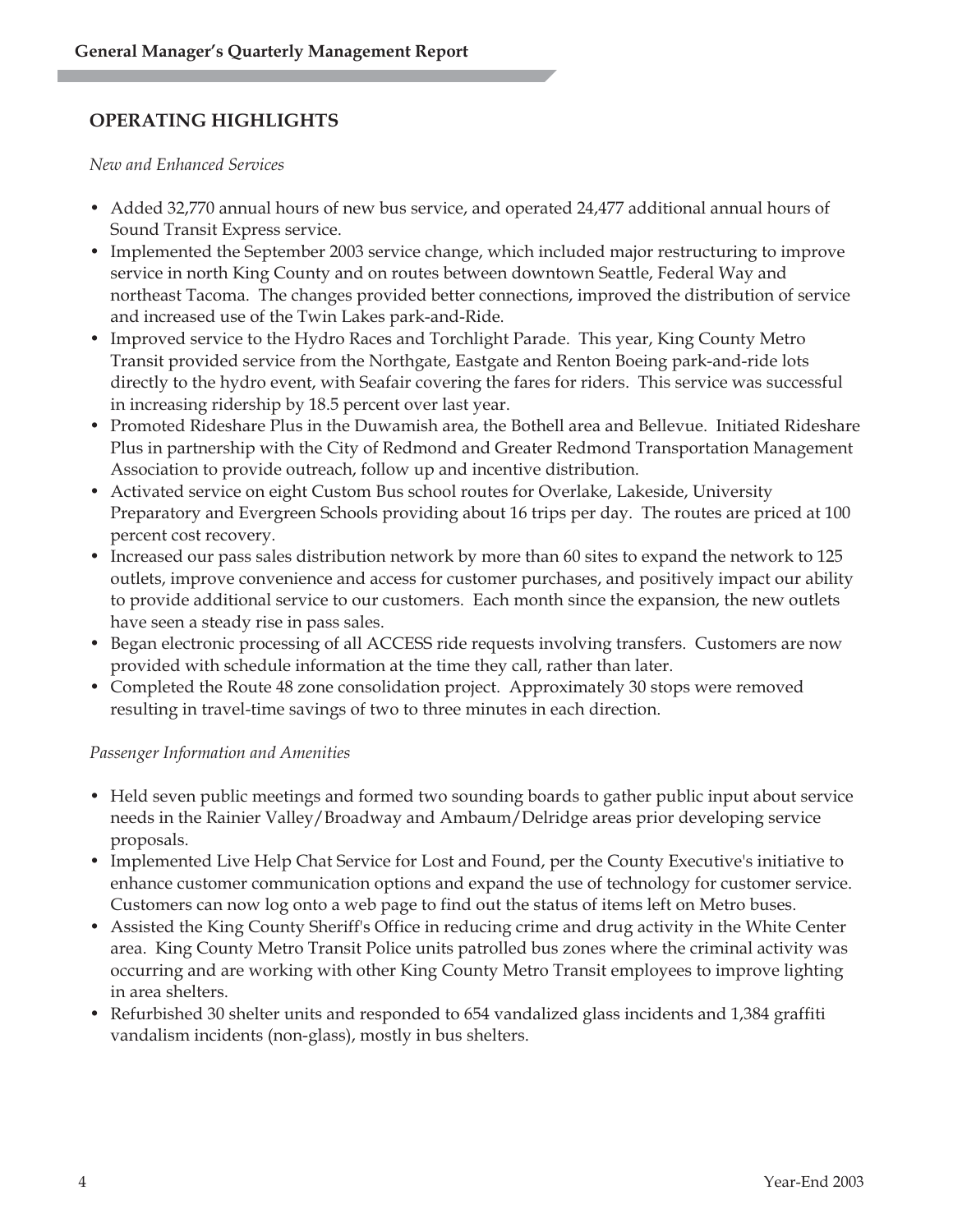- Eliminated the desktop application for Rideshare matching. Implemented a new version of RideshareOnline.com, the regional Internet ridematch service in Puget Sound, with several enhancements including the provision of up to 30 names on a match list request, park-and-ride lot locations visible on the map, the ability to select newest names on the match list, a promotional email message for users regarding their company's rideshare incentives, and an Employee Transportation Coordinator (ETC) contact phone number. The new application includes a direct link to MapQuest on the Internet for mapping capability, eliminating the in-house support and maintenance of map information.
- Implemented the Point-to-Point Schedule on the Metro Online web site. This allows customers to create a custom schedule between two locations for a given time span. It shows all the routes that serve the two locations in the time span as long as no transfer is required. It also shows the exact stops to use and the time that the route is expected at the stops. This information is available for King, Pierce and Snohomish counties. The results can easily be printed or downloaded to a Personal Digital Assistant.

#### *Partnerships*

- Conducted the UPass survey, a collaborative study between the University of Washington (UW) and King County Metro Transit, to obtain information about commute trip patterns and identify travel, demographic, and attitudinal characteristics of the UW's students, staff and faculty.
- Executed numerous project agreements with the City of Seattle for bus zone improvements. One agreement was for improvements at 17 bus zones along the city's Northeast 65th and 75th/35th Northeast corridor project including improvements for the Route 71 layover.
- Reached agreement with Pierce Transit to develop, implement and evaluate a vanpool fare demonstration in SeaTac. The demonstration would establish one monthly vanpool fare for the two agencies for vanpool riders commuting to SeaTac.
- The Community Partnership Program (CPP) managed 22 partnerships in 2003 that operated 45 King County Metro Transit-owned, retired vanpool and Paratransit vehicles, to provide 89,489 rides. This program increases the mobility options for a number of vulnerable populations while saving approximately \$25 per ride that was diverted from ACCESS. Over 50 percent of the rides were provided for people who were eligible for ACCESS transportation and who might otherwise have used the Metro ADA Paratransit system. The balance was provided for seniors, people with disabilities, or others with special transportation needs. The average cost for a CPP ride was \$5.71 compared with \$30.62 for an ACCESS ride.
- Installed direct, no-cost telephone access from the transportation desk at Harborview Medical Center to ACCESS dispatch. This assistance for outbound Medicaid clients was in cooperation with Hopelink.
- Reached an agreement with the largest owner of class one high-rise office buildings in the region to encourage new and renewing tenants to commit a portion of their tenant improvement funds for the purchase of an annual FlexPass. This partnership is the first formal integration of FlexPass into the leasing practices of major property managers in the region. This will be the model for future efforts with other property managers in King County's urban centers.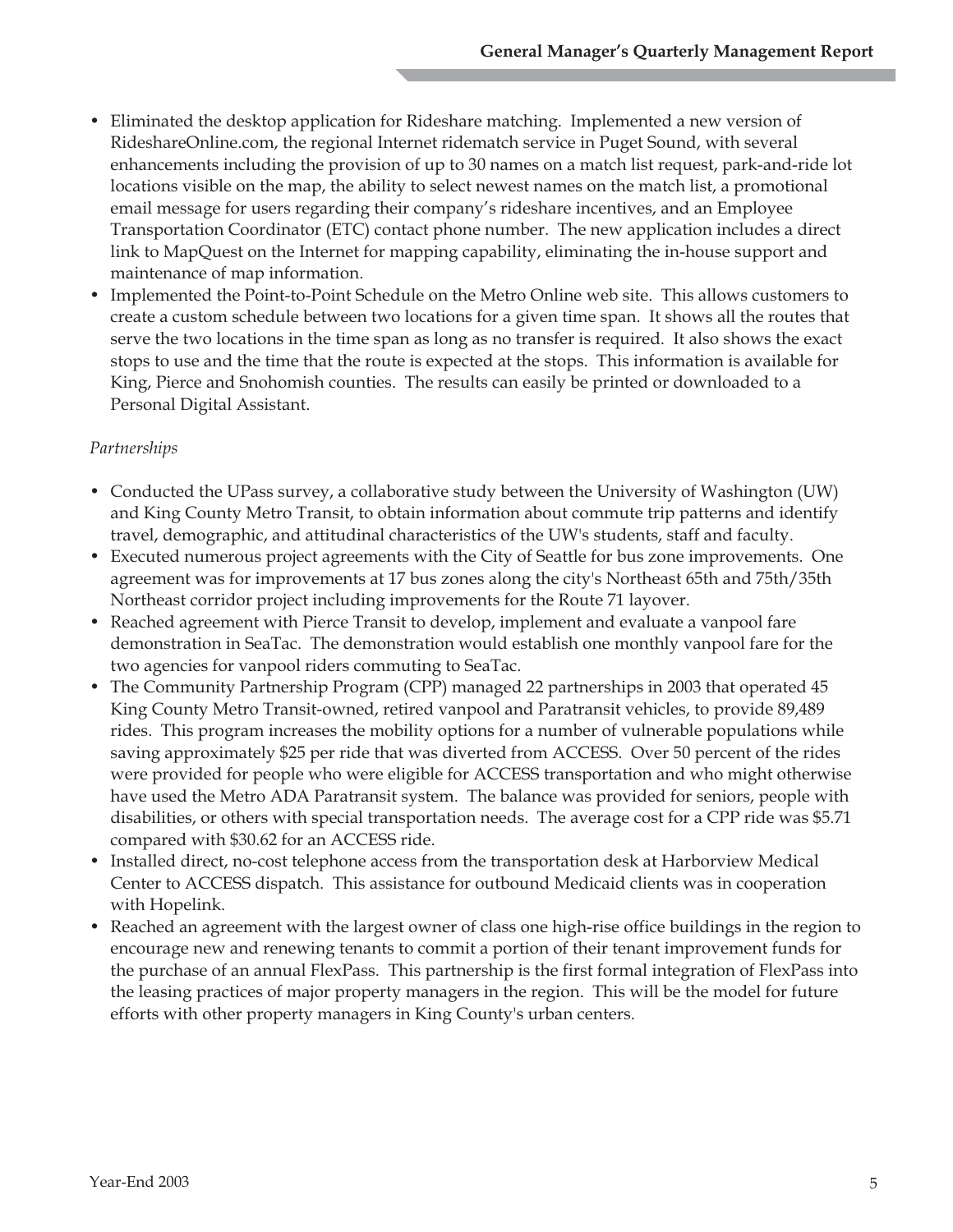- Concluded the Bellevue Trip Reduction Incentive Project's two-month recruitment during which 60 downtown Bellevue employers signed up, accounting for a total of almost 1,800 employees. None of the participating employers has previously participated in transportation programs. Twelve of these employers purchased a total of 340 Area FlexPasses for their employees. The program is a partnership involving King County Metro Transit, Sound Transit, Washington State DOT, and the City of Bellevue, that takes a performance-based incentive approach to encouraging employers to take steps to reduce single-occupant vehicle travel by their employees.
- Introduced the Hyde Shuttle and Ride Options Hotline in Beacon Hill and South Seattle neighborhoods. The shuttle and hotline are funded by a bequest from the estate of Lillian Hyde and are operated in partnership with Senior Services of King County. They serve seniors and people with disabilities registered for ACCESS Transportation in an extended neighborhood service area with vehicles, highly interactive information and assistance in locating alternatives to ADA Paratransit service. A mailing of over 5,000 pieces went out to possible customers in the area.
- Implemented the Bellevue Community College Go-BCC pass program, a comprehensive multimodal commute subsidy and incentive program. Bellevue Community College, King County Metro Transit, Sound Transit and the City of Bellevue worked together to develop and expand this program.
- Opened Bikestation Seattle, the first Clean Mobility Center in the Pacific Northwest. The Bikestation, a partnership between King County Metro Transit, WestStart, the City of Seattle, Sound Transit and Flexcar, is designed to link public transportation and bicycling in the south part of downtown Seattle. The facility offers secure access bicycle parking, repair and rental; retail services, alternative mode transportation, and clean fuel car sharing.

#### *Improved Equipment, Facilities and Systems*

- Combined the Power and Facilities, Service Development (Route Facilities), and Design and Construction passenger shelter work plans into a single, integrated shelter plan. Approximately 450 shelter units are included.
- Strengthened security controls at both ends of the Downtown Seattle Transit Tunnel. Vehicle barricades, closed circuit television, active alarm systems, increased lighting and other security controls will be installed to increase facility security.
- Implemented a process to track shop work and equipment in the fleet maintenance work-order system to improve workload management, equipment maintenance and planning.
- Opened the remodeled South Base operations facility. The building features an open concept design that incorporates more light and space including space for a Safety Office, a Training Office and a small conference room. All staff are on the same floor of the building, which improves their ability to communicate with each other and the operators.
- Converted the Commuter Bonus applications to in-house Sales and Customer Services software. This move puts the application in a secured, managed environment, improves payment accounting and auditing and eliminates a stand-alone custom system requiring dedicated technical staff support.
- Took delivery of 38 new ACCESS transportation vans to replace older equipment that is rotated out of service and sold at auction. The new vans were printed with a slightly different look to reflect the new ACCESS/King County identity.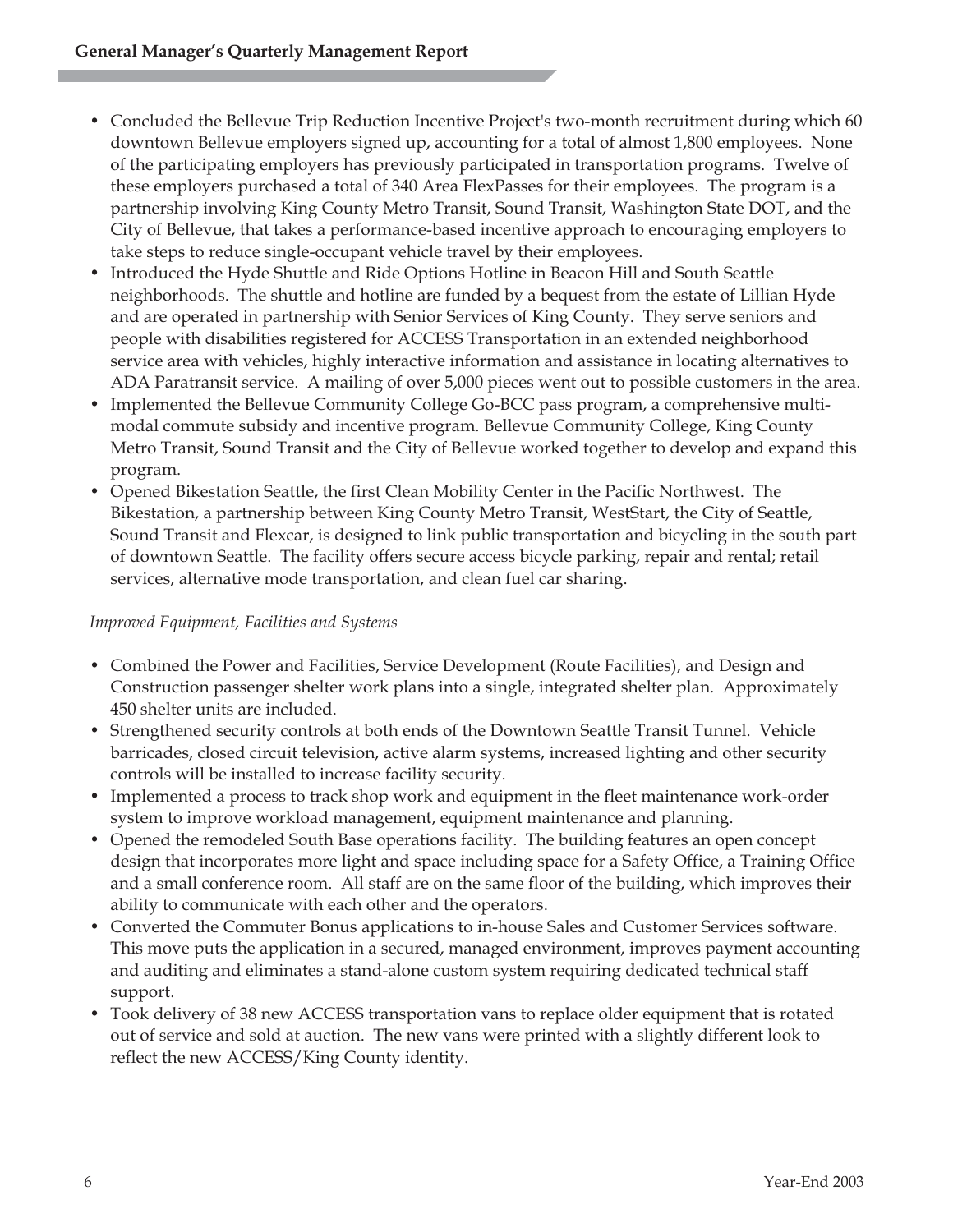#### **CAPITAL PROGRAM FINANCIAL SUMMARY**

Capital expenditures of \$113.4 million were primarily for fleet procurement, park-and-ride expansion and maintaining and improving the operating facilities. Compared with the financial plan, these expenditures represented an accomplishment level of 93 percent.

#### **CAPITAL PROGRAM HIGHLIGHTS**

#### *Overview*

In 2003, \$113.4 million was expended on capital projects. Federal grants funded \$40.9 million of the total. The largest expenditures were for 100 new low floor buses, park and ride expansion at Eastgate and Redondo Heights and updating operating facilities at East and South bases.

In the current financial plan, CIP expenditures were projected to be \$121.6 million when adjusted for planned under-expenditures. This projection is \$30 million lower than the previous estimate for the program. The decrease includes reductions in estimated expenditures for the Eastgate Park-and-Ride lot and a delay in the construction of the Central-Atlantic Base expansion. When compared to actual expenditures, this results in a 93 percent accomplishment rate for the program. The majority of the underexpenditures were in projects that are funded by grants or other revenue sources. This means that while expenditures were below projections, revenues were lower by a like amount. Projects with lower than expected expenditures included: Redondo Heights Park-and-Ride, Kent 5th Avenue Parking Ramp, Central-Atlantic Expansion, Regional Fare Coordination System and purchase of non-revenue vehicles.

#### *Passenger Facilities*

- Improvements and Changes to Bus Zone Network: Implemented 1,200 bus sign changes in support of service changes. Designed and constructed approximately 250 stop improvement projects. Provided 300 shelters with new or repaired transparent roofs that improve passenger and operator security. Created and installed 100 shelter murals.
- Initiated corridor facility improvements, including consolidation of bus stops, along several major routes such as Aurora Avenue.
- Completed survey and began making improvements at bus stops along routes operated with new low floor buses. Bus stop improvements allow better access to these accessible vehicles.
- Began design of Burien Transit Center in consultation with the City of Burien. This primarily grant-funded project is intended to be the first stage of a Transit Oriented Development project in the area.
- Construction of the Eastgate Park-and-Ride was largely completed by the end of the year. Expanded parking facilities are anticipated to be available for passenger use in 2004.
- Substantially completed construction of Redondo Heights Park-and-Ride lot in the Federal Way area. The construction was halted due to winter weather conditions and will be completed in 2004.
- Acquired property for the new Issaquah Highlands Park-and-Ride lot. Final design was completed on the five-story structure that will provide 1,000 parking stalls.
- Completed design for a new leased lot in Kenmore area to relocate park-and-ride capacity from the Northshore lot. Lot will provide spaces for 220 vehicles and is better located for access to bus service. Construction is scheduled for completion in 2004.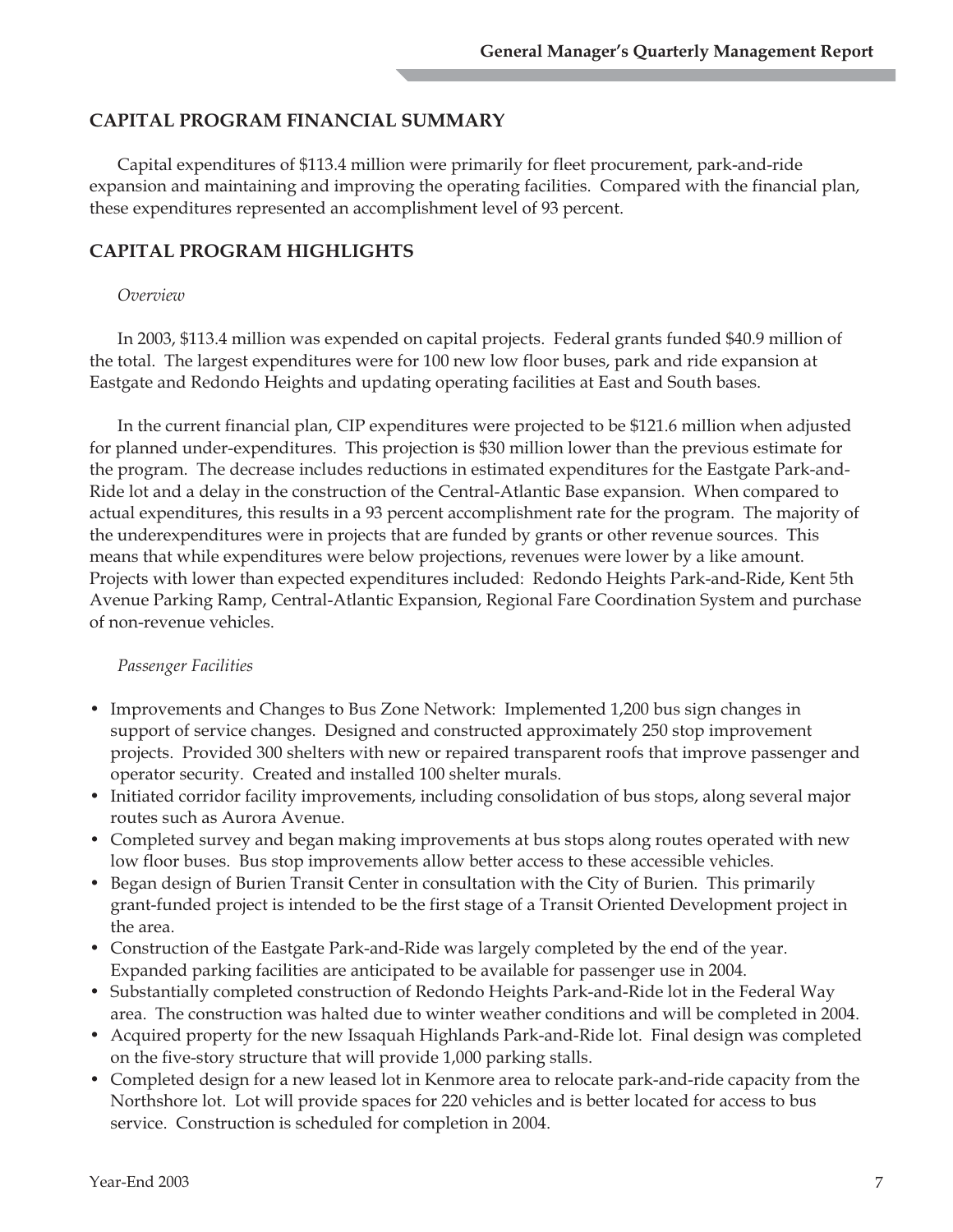## *Operating Facilities*

- Completed majority of design work for modification and retrofit activities for the Downtown Seattle Transit Tunnel. The tunnel is currently scheduled to close in September 2005 for modification for joint bus and light rail operation.
- Nearing completion of remodels at South and East Bases, updating facilities and providing operational improvements.
- Completed pre-design for Ryerson Base remodel to upgrade existing operating facilities. In addition, the property transfer with WSDOT was completed.
- Initiated Base Security Assessment project resulting in identification of improvements to physical security at operating bases.
- Completed renovation of HVAC system at Component Supply Paint Preparation Bay.
- Completed final design and began construction of new employee parking garage at Central-Atlantic campus. Garage is the first phase of base expansion project. Site preparation including demolition of existing buildings occurred in 2003.
- Awarded construction contract for Power Distribution Headquarters Replacement following conclusion of final design and permitting.
- Continued design work for the Communications Center Relocation getting to 60 percent completion by year-end. Responded to council concerns and developed monthly reporting framework to communicate project activities.
- Completed construction of Central Substation Relocation and placed new equipment into service.

#### *Asset Replacement*

- Replaced and upgraded servers for a number of key Transit systems. Purchased licenses for large data storage device to improve and provide more capacity for data backups.
- Completed information systems upgrade activities for Security System and Stop Information System.
- Replaced 336 personal computers, 13 printers, 44 laptops and 4 specialized peripherals that had reached the end of their useful live based on standard criteria.
- Replaced over 50 non-revenue vehicles that met replacement criteria.

*Fleet*

- Received 100 standard 40-foot low floor buses, 99 of the vehicles had been placed in revenue service by year-end. This fleet represents King County's first acquisition of low floor buses.
- Awarded contract for the purchase of 213 articulated low-floor hybrid diesel/electric buses and 30 articulated diesel buses. Except for the prototype, these hybrid buses will be the first of their kind operated by King County. The hybrid buses will replace the dual powered buses that currently operate in the Downtown Seattle Transit tunnel.
- Purchased 38 vans for the ACCESS program.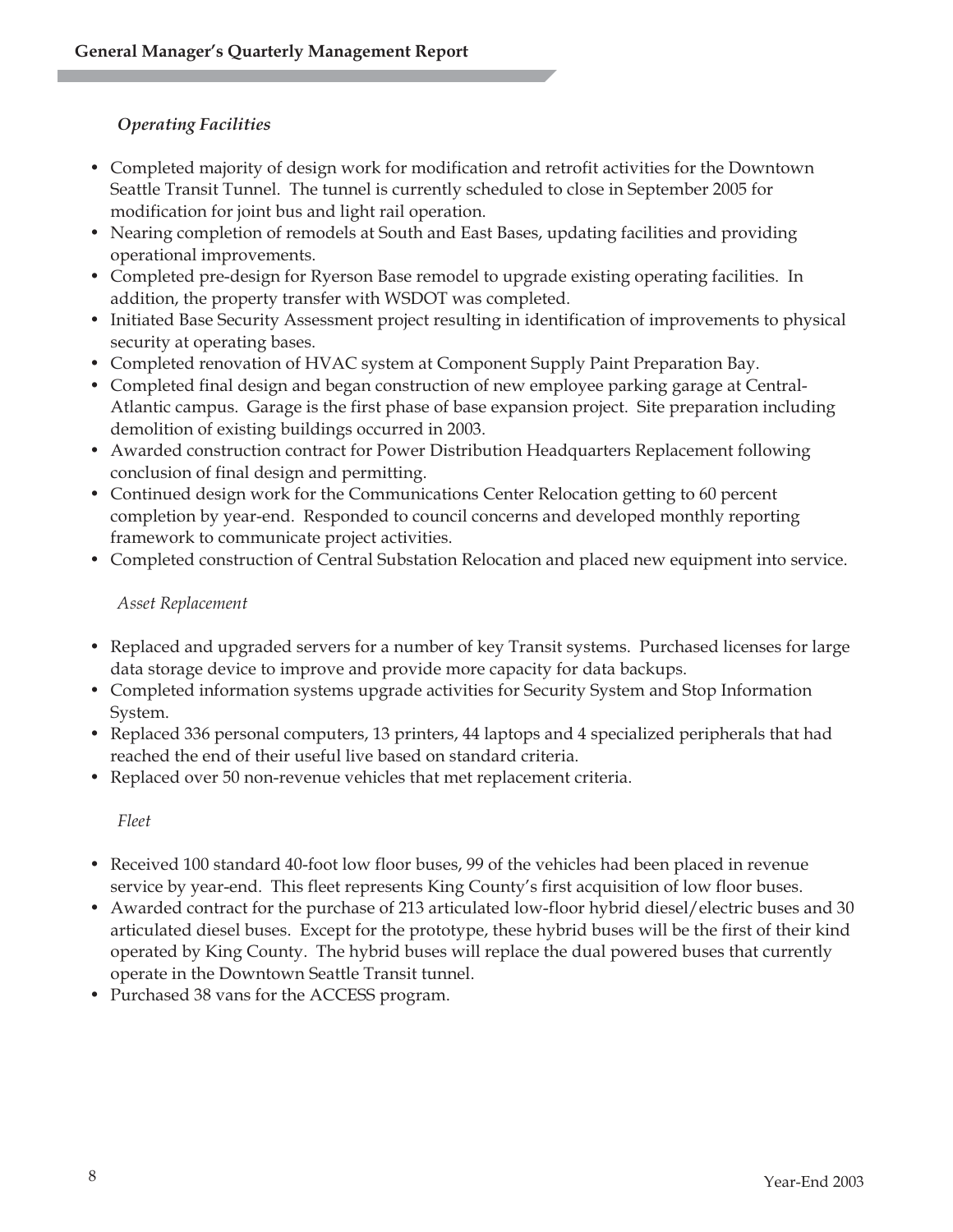#### *All Other*

- Began installation of new mobile data terminals on ACCESS vehicles in August. At year-end, two of the five operating bases had been equipped with new system. Full system implementation is planned for March 2004. In addition, development and testing of the new broker computer system was conducted with the system scheduled for installation in early 2004.
- Purchased and installed Automated Vehicle Passenger Counters on new vans and buses to meet our sampling requirements.
- Completed design for operator comfort stations at Rainier Avenue and South Henderson and the Tukwila Park-and-Ride.
- Completed installation of Digital Video Recording systems on 95 coaches including retrofitting of system components. By year-end, approximately 75 percent of the infrastructure needed to complete the wireless transfer of alarm files was complete.
- Continued project planning for Montlake Bike Station project that will include expanded bike lockers and increased capacity for bicycle storage and access.
- Continued efforts to improve the speed and reliability of transit service by working with jurisdictions to remove street parking in congested corridors such as the intersections of 85th and 105th in Seattle, along University Avenue in Seattle, along Lake City Way and in the City of Des Moines along SR-99S.
- Awarded contract for \$1.2 million for traffic engineering support for the regional transit signal priority effort.
- Awarded vendor contract for implementation of the Regional Fare Coordination System (Smart Card). Completed interlocal agreement with the seven participating agencies, received initial project schedule from vendor and began conceptual design process.
- Completed overall system design for a replacement of the aging Radio System. Began development of a request for proposals that was subsequently put on hold awaiting future council action.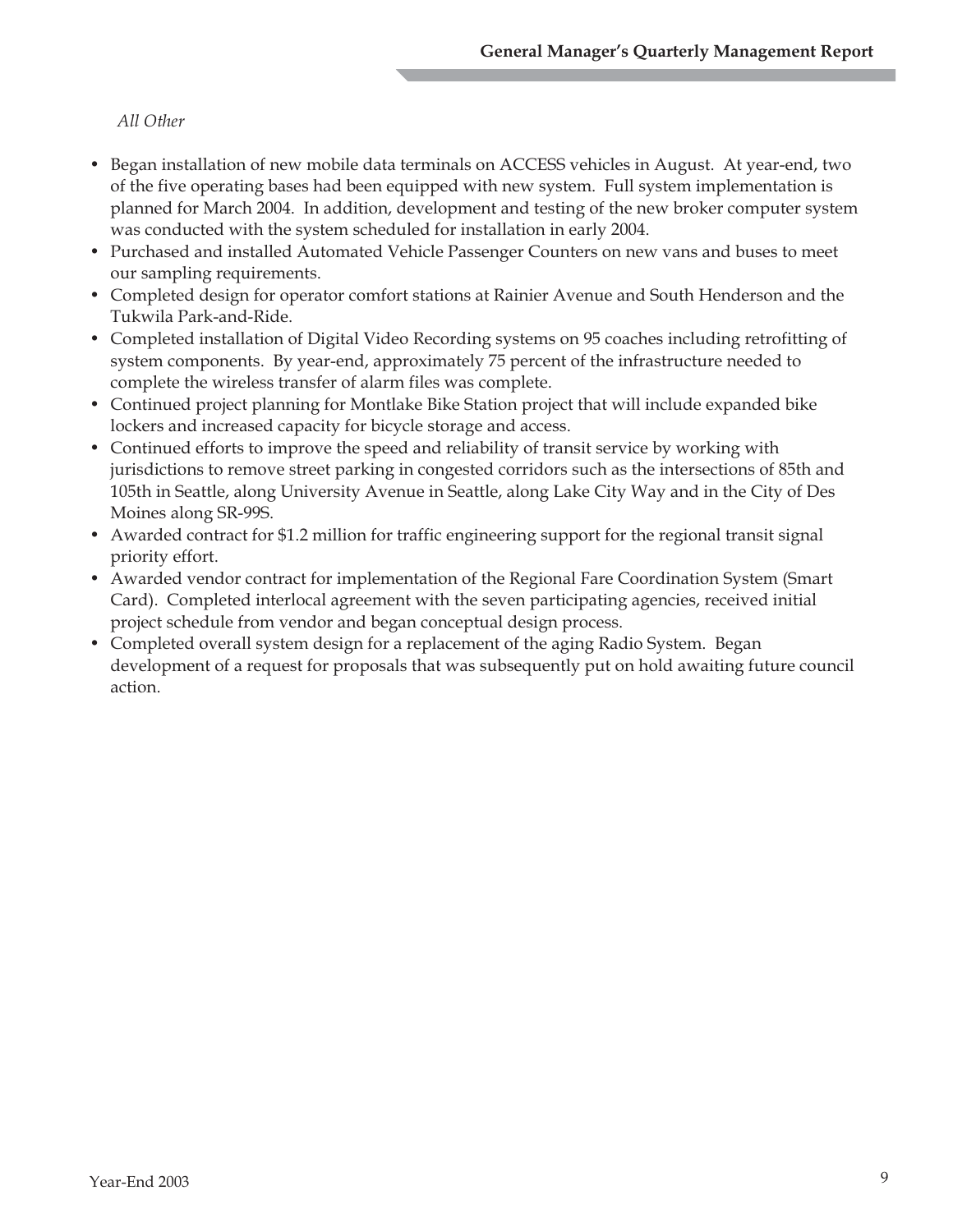| ľ                                                                                                                   |
|---------------------------------------------------------------------------------------------------------------------|
| Õ                                                                                                                   |
|                                                                                                                     |
|                                                                                                                     |
|                                                                                                                     |
| ļ<br>and the state of the state of the state of the state of the state of the state of the state of the state of th |
| i                                                                                                                   |
|                                                                                                                     |
| ׇ֚֕֜                                                                                                                |
| l                                                                                                                   |
| l                                                                                                                   |
|                                                                                                                     |
|                                                                                                                     |
|                                                                                                                     |
|                                                                                                                     |
|                                                                                                                     |
|                                                                                                                     |
|                                                                                                                     |
|                                                                                                                     |
|                                                                                                                     |
| I                                                                                                                   |

| 2003 A | tevenue Fleet Cross Border                                                |
|--------|---------------------------------------------------------------------------|
|        | ublic Transportation Sub-Funds                                            |
|        | $n$   Jecemi.<br>ATION FUND KEV EN UES-vear-to-date through<br>í<br>KANSI |

| I                        |
|--------------------------|
|                          |
|                          |
|                          |
|                          |
|                          |
|                          |
|                          |
|                          |
|                          |
|                          |
|                          |
|                          |
|                          |
|                          |
|                          |
|                          |
|                          |
|                          |
|                          |
|                          |
|                          |
|                          |
| (                        |
|                          |
|                          |
|                          |
|                          |
|                          |
|                          |
| j                        |
|                          |
|                          |
|                          |
|                          |
|                          |
|                          |
|                          |
|                          |
|                          |
|                          |
|                          |
|                          |
|                          |
|                          |
|                          |
|                          |
|                          |
|                          |
|                          |
|                          |
|                          |
| はんきんしゃ こくししょ しんへん        |
|                          |
| $\overline{\phantom{a}}$ |
|                          |
|                          |
|                          |
|                          |
|                          |
|                          |
| <br> <br>                |
|                          |
|                          |
|                          |
|                          |
|                          |
| l                        |

|                                                                                                                                                                                                                                                                                                                                                                                                                                                                                                                                                                                                                                                          |                       |                      | Public Transportation Sub-Funds |                       |               |                               |  |
|----------------------------------------------------------------------------------------------------------------------------------------------------------------------------------------------------------------------------------------------------------------------------------------------------------------------------------------------------------------------------------------------------------------------------------------------------------------------------------------------------------------------------------------------------------------------------------------------------------------------------------------------------------|-----------------------|----------------------|---------------------------------|-----------------------|---------------|-------------------------------|--|
| Source                                                                                                                                                                                                                                                                                                                                                                                                                                                                                                                                                                                                                                                   | Operating             | Capital <sup>1</sup> | Revenue Fleet<br>Replacement    | Cross Border<br>Lease | <b>TOTAL</b>  | 2003 Adopted<br><b>Budget</b> |  |
| Operations                                                                                                                                                                                                                                                                                                                                                                                                                                                                                                                                                                                                                                               |                       |                      |                                 |                       |               |                               |  |
|                                                                                                                                                                                                                                                                                                                                                                                                                                                                                                                                                                                                                                                          |                       |                      |                                 |                       | \$26,147,845  |                               |  |
|                                                                                                                                                                                                                                                                                                                                                                                                                                                                                                                                                                                                                                                          |                       |                      |                                 |                       | \$41,714,422  |                               |  |
| Other <sup>2</sup>                                                                                                                                                                                                                                                                                                                                                                                                                                                                                                                                                                                                                                       | $\frac{6,215,162}{2}$ | \$9,730              |                                 |                       | \$6,224,892   |                               |  |
| Subtotal Transit Operations  \$74,077,429                                                                                                                                                                                                                                                                                                                                                                                                                                                                                                                                                                                                                |                       | \$9,730              |                                 |                       | \$74,087,159  | \$79,541,572                  |  |
|                                                                                                                                                                                                                                                                                                                                                                                                                                                                                                                                                                                                                                                          |                       | \$1,237,000          |                                 |                       | \$4,965,697   | \$5,074,350                   |  |
|                                                                                                                                                                                                                                                                                                                                                                                                                                                                                                                                                                                                                                                          |                       |                      |                                 |                       | \$458,612     | \$411,010                     |  |
|                                                                                                                                                                                                                                                                                                                                                                                                                                                                                                                                                                                                                                                          |                       | \$1,246,730          | $\mathcal{G}$                   | SO                    | \$79,511,468  | \$85,026,932                  |  |
| Non-Operations                                                                                                                                                                                                                                                                                                                                                                                                                                                                                                                                                                                                                                           |                       |                      |                                 |                       |               |                               |  |
|                                                                                                                                                                                                                                                                                                                                                                                                                                                                                                                                                                                                                                                          |                       | \$74,688,125         | $\mathfrak{S}$                  | $\mathfrak{B}$        | \$298,752,501 | \$302,198,931                 |  |
| Grants <sup>3</sup>                                                                                                                                                                                                                                                                                                                                                                                                                                                                                                                                                                                                                                      | \$4,839,596           | \$40,938,700         | \$18,795,197                    | $\mathfrak{S}$        | \$64,573,493  | \$90,266,394                  |  |
| Other King County Funds <sup>4</sup> \$1,326,719                                                                                                                                                                                                                                                                                                                                                                                                                                                                                                                                                                                                         |                       | \$0                  | \$0                             | $\mathfrak{S}$        | \$1,326,719   | \$1,332,611                   |  |
| Sound Transit Service Contributions <sup>5</sup> \$22,119,763                                                                                                                                                                                                                                                                                                                                                                                                                                                                                                                                                                                            |                       | \$5,115              | $\mathfrak{B}$                  | $\mathfrak{B}$        | \$22,124,878  | \$20,922,816                  |  |
|                                                                                                                                                                                                                                                                                                                                                                                                                                                                                                                                                                                                                                                          | $\dots 41,884,221$    | \$7,490,211          | \$5,077,684                     | \$1,689,193           | \$16,141,309  | \$22,836,065                  |  |
|                                                                                                                                                                                                                                                                                                                                                                                                                                                                                                                                                                                                                                                          |                       | \$123,122,151        | \$23,872,881                    | \$1,689,193           | \$402,918,900 | \$437,556,817                 |  |
| THROUGH YEAR-END 2003  \$332,499,413<br>TOTAL REVENUE                                                                                                                                                                                                                                                                                                                                                                                                                                                                                                                                                                                                    |                       | \$124,368,881        | \$23,872,881                    | \$1,689,193           | \$482,430,368 | \$522,583,749                 |  |
| TOTAL REVENUE                                                                                                                                                                                                                                                                                                                                                                                                                                                                                                                                                                                                                                            |                       |                      |                                 |                       | \$485,728,035 |                               |  |
| <sup>3</sup> Grant reimbursements are subject to expenditures on eligible projects. Under expenditures in these projects result in less revenue being recognized.<br><sup>4</sup> Payment by Roads, Fleet and Airport funds for services directly supporting their functions rather than King County Metro public transportation.<br><sup>5</sup> Payment by Sound Transit for services directly supporting their functions<br><sup>6</sup> Investment income and other miscellaneous, non-operations revenue.<br><sup>2</sup> Contract service, Ride Free Area and transit advertising income.<br><sup>1</sup> Capital Fund and Bond Fund are combined. |                       |                      |                                 |                       |               |                               |  |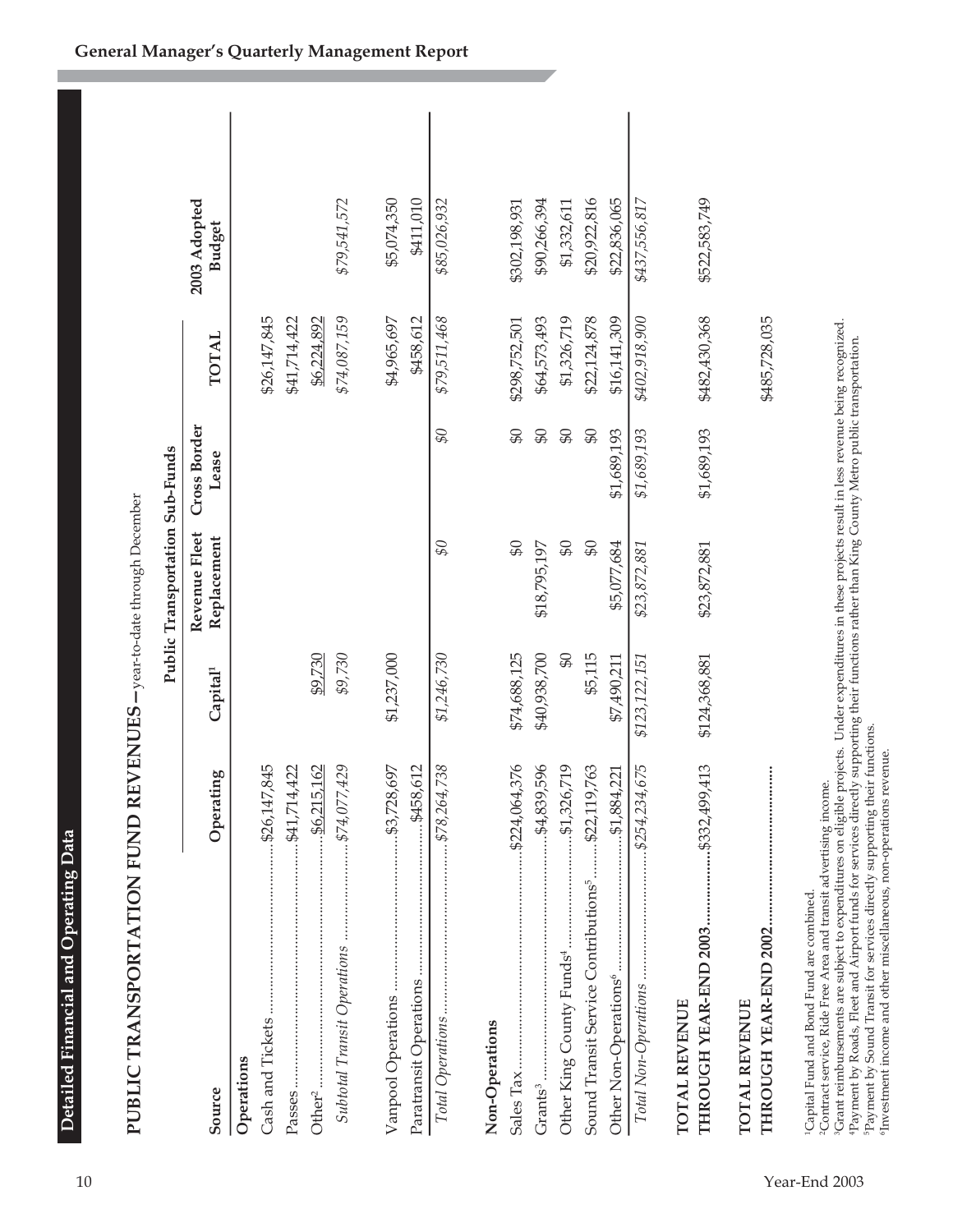|                                                       |                   | 2003 Annual      |  |
|-------------------------------------------------------|-------------------|------------------|--|
|                                                       | 2003 Expenditures | <b>Budget</b>    |  |
| <b>Transit Division</b>                               |                   |                  |  |
| General Manager                                       | \$11,617,897      |                  |  |
| Transit Overhead/Direct Charges                       | \$35,331,464      |                  |  |
| <b>Transit Operations</b>                             | \$163,088,760     |                  |  |
| Paratransit/Rideshare                                 | \$39,787,457      |                  |  |
| Vanpool Operations                                    | \$2,444,024       |                  |  |
| Vehicle Maintenance                                   | \$65,454,989      |                  |  |
| Power and Facilities                                  | \$22,717,520      |                  |  |
| Service Development                                   | \$12,475,626      |                  |  |
| Management Information and Transit Technology         | \$6,167,017       |                  |  |
| Sales and Customer Services                           | \$12,488,310      |                  |  |
| Design and Construction                               | \$1,273,371       |                  |  |
| Diesel Fuel/Trolley Power                             | \$12,061,356      |                  |  |
| Total Transit Division <sup>1</sup>                   | \$384,907,791     | \$387,571,173    |  |
| <b>Other Department of Transportation</b>             |                   |                  |  |
| Transportation Administration Division <sup>2</sup>   | \$4,361,388       | \$4,392,835      |  |
| 2003 Transportation Operating Sub-Fund Total          | \$389,269,179     | \$391,964,008    |  |
| Less: Planned Under-Expenditures                      | \$0               | (3,919,640)      |  |
| Net Planned Expenditures                              | \$389,269,179     | \$388,044,368    |  |
| Less: 2003 Sound Transit Contracted Services          | $(\$22,119,763)$  | $(\$20,922,816)$ |  |
| 2003 Support of Other King County Funds               | (\$1,326,719)     | (\$1,332,611)    |  |
| 2003 Transportation Operating Sub-Fund Total Expense, |                   |                  |  |
| Net of Expenditures in Support of Other Funds         | \$365,822,697     | \$365,788,941    |  |
| 2002 Transportation Operating Sub-Fund Total Expense, |                   |                  |  |
| Net of Expenditures in Support of Other Funds         | \$351,264,753     |                  |  |
|                                                       |                   |                  |  |

#### **PUBLIC TRANSPORTATION OPERATING SUB-FUND EXPENDITURES**—YTD through Dec.

1 Sound Transit contributions reimburse a portion of these expenditures. 2Roads, Fleet and Airport contributions reimburse a portion of these expenditures.

### **PUBLIC TRANSPORTATION CAPITAL SUB-FUND EXPENDITURES**—YTD through Dec.

|                                                                   |                   | 2003 Annual                    |
|-------------------------------------------------------------------|-------------------|--------------------------------|
|                                                                   | 2003 Expenditures | Projected Expense <sup>1</sup> |
|                                                                   |                   | \$4,117,735                    |
|                                                                   |                   | \$14,290,273                   |
|                                                                   |                   | \$35,060,697                   |
|                                                                   |                   | \$20,344,855                   |
|                                                                   |                   | \$28,495,311                   |
|                                                                   |                   | \$3,287,675                    |
|                                                                   |                   | \$6,740,541                    |
|                                                                   |                   | \$9,645,811                    |
|                                                                   |                   | \$9,462,898                    |
|                                                                   |                   | \$3,498,656                    |
| Total Transportation Capital Sub-Fund Expenditures  \$113,437,973 |                   | \$134,944,452                  |
|                                                                   |                   | (\$13,470,586)                 |
| Net Transportation Capital Sub-Fund Planned Expenditures          |                   | \$121,473,866                  |

12003 cash flow; excludes leases.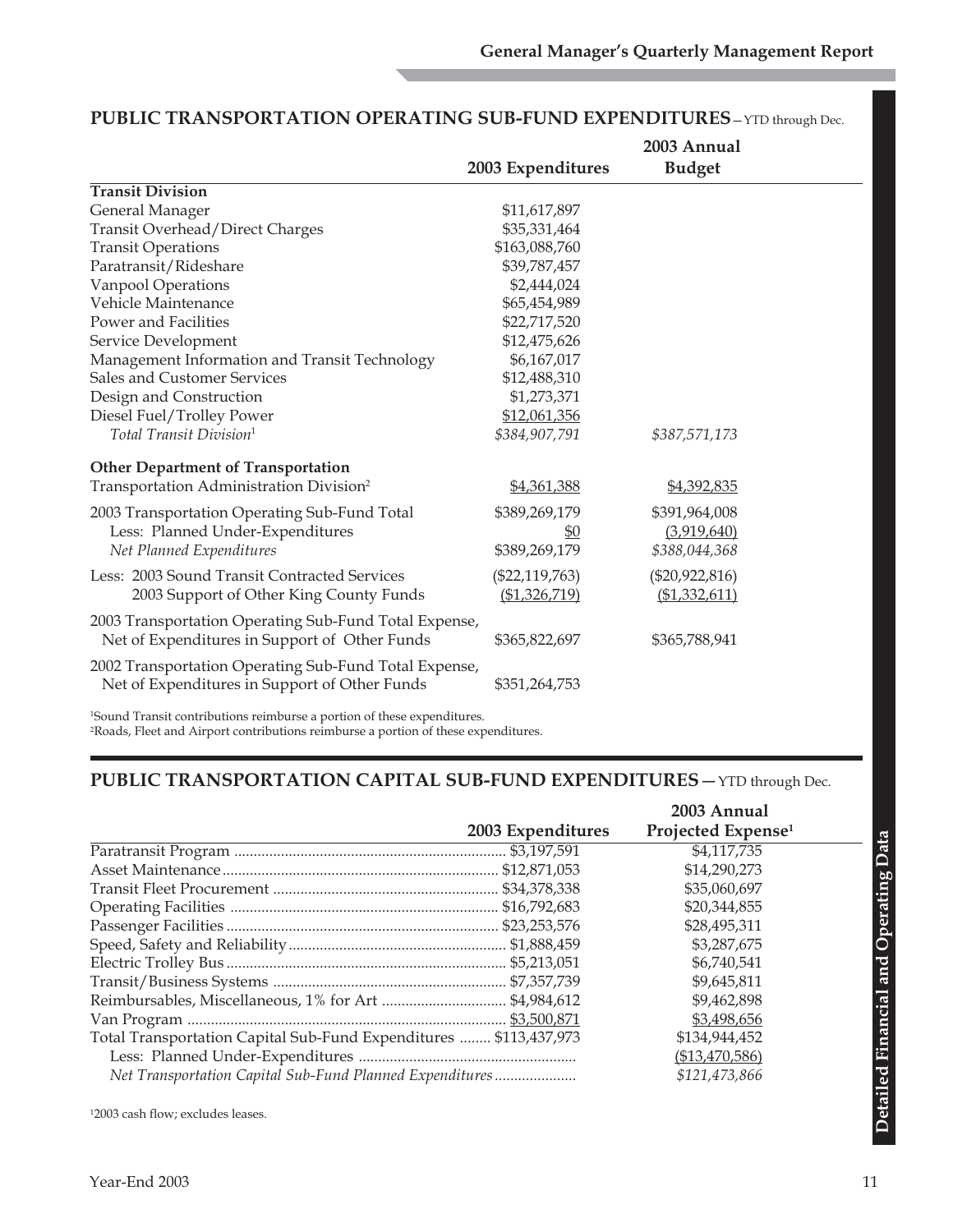#### **TRANSIT STATISTICS**—year-to-date through December

| <b>Excludes Vanpool and Paratransit</b>                     | 2003 | 2002          |  |
|-------------------------------------------------------------|------|---------------|--|
| Transit System Including Metro and Sound Transit            |      |               |  |
|                                                             |      | 95,319,400    |  |
|                                                             |      | 3,486,017     |  |
|                                                             |      | 60,936        |  |
|                                                             |      | 3,546,953     |  |
|                                                             |      | 45,902,583    |  |
| Boardings/Service Hour  26.8                                |      | 26.9          |  |
|                                                             |      | 2.06          |  |
| Transit Miles Between Troublecalls  3,547                   |      | 3,253         |  |
| Passenger Accidents/Million Revenue Miles 6.0               |      | 6.1           |  |
| Traffic Accidents/Million Revenue Miles  32.8               |      | 32.6          |  |
| Metro Transit Only                                          |      |               |  |
|                                                             |      | 91,501,536    |  |
|                                                             |      | 3,279,282     |  |
|                                                             |      | 60,936        |  |
|                                                             |      | 3,340,218     |  |
|                                                             |      | 42,503,018    |  |
|                                                             |      | 27.4          |  |
|                                                             |      | 2.14          |  |
|                                                             |      | \$82,741,564  |  |
| Bus Operations Revenue <sup>5</sup> /Boarding \$0.81        |      | \$0.90        |  |
| Bus Operations Revenue <sup>5</sup> /Service Hour  \$22.14  |      | \$24.77       |  |
| Bus Operations Revenue <sup>4,5</sup> /Platform Mile \$1.75 |      | \$1.94        |  |
|                                                             |      | \$308,262,395 |  |
| Bus Operating Cost <sup>6</sup> /Boarding  \$3.49           |      | \$3.37        |  |
| Bus Operating Cost <sup>6</sup> /Service Hour\$95.47        |      | \$92.29       |  |
| Bus Operating Cost <sup>4,6</sup> /Platform Mile  \$7.48    |      | \$7.19        |  |

<sup>1</sup> Includes all subcontracted service, Waterfront Streetcar and special event services.

<sup>2</sup> Includes all coach revenue (in service), deadhead and layover hours; excludes subcontracted service.

<sup>3</sup> Includes all coach revenue (in service) and deadhead miles; excludes subcontracted service.

<sup>4</sup> Excludes subcontracted service.

<sup>5</sup> Includes all Public Transportation Fund Operating Sub-Fund Operations Revenue, less Vanpool and Paratransit.

 $^6$  Includes all Public Transportation Fund Operating Sub-Fund Expense less contributions from Roads, Fleet, Airport and Sound Transit. Excludes Water Taxi, Vanpool, Rideshare Services and Paratransit operating costs and some operating grants.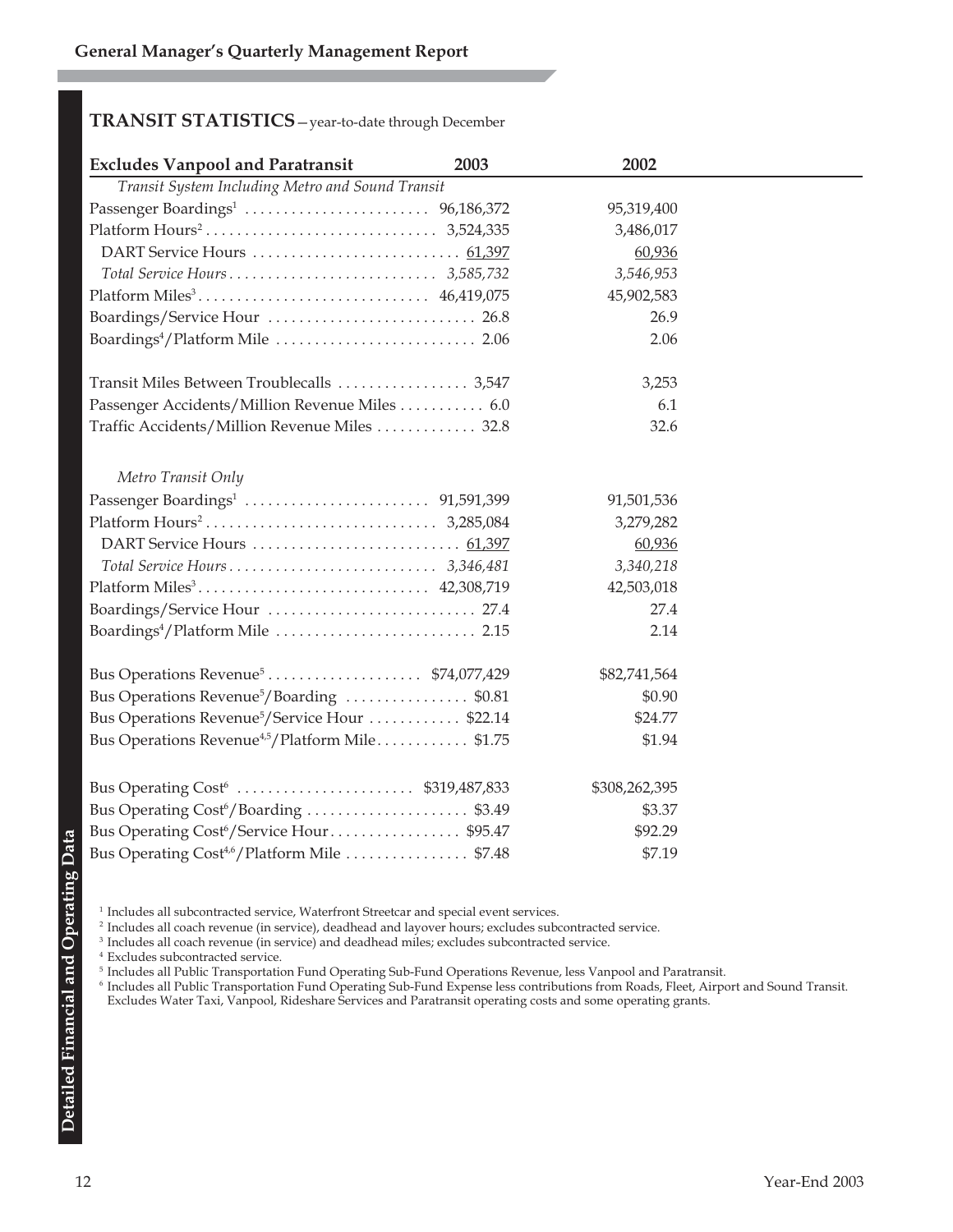#### **CUSTOMER SERVICES**—year-to-date through December

| <b>Customer Relations</b> <sup>1</sup>                                                       | 2003 | 2002   |  |  |  |
|----------------------------------------------------------------------------------------------|------|--------|--|--|--|
| Customer Assistance Office - The Customer Assistance Office responds to customers presenting |      |        |  |  |  |
| commendations, complaints or service requests.                                               |      |        |  |  |  |
|                                                                                              |      | 64,537 |  |  |  |
|                                                                                              |      | 53,461 |  |  |  |
|                                                                                              |      | 83%    |  |  |  |
| % Answered Within 2-1/3 Minutes $\ldots \ldots \ldots \ldots \ldots \ldots$ 87%              |      | 75%    |  |  |  |
| Email/U.S. Mail Received/In-Person Contacts, etc. 7,603                                      |      | 7,829  |  |  |  |
|                                                                                              |      | 61,290 |  |  |  |
|                                                                                              |      | 72,366 |  |  |  |
|                                                                                              |      |        |  |  |  |
| <b>Contacts Recorded in the Customer Assistance Tracking System</b>                          |      |        |  |  |  |
|                                                                                              |      | 1,295  |  |  |  |
|                                                                                              |      | 11,463 |  |  |  |
|                                                                                              |      | 120.3  |  |  |  |
| Commendations/Million Boardings  18.6                                                        |      | 18.3   |  |  |  |

**Rider (RIO)/Bus Time Information—**The Rider Information Office responds to customer inquiries received via direct telephone calls. Automated bus schedule information is provided through Bus-Time telephone calls, Metro Online sessions and Online Trip Planner visits.

|                                                         | 1,354,363 |
|---------------------------------------------------------|-----------|
| Incoming Customer Calls Answered (w/o Bus-Time) 781,688 | 821,584   |
| Percent Answered Within 2-1/3 Minutes  72%              | 77%       |
|                                                         | 297,389   |
|                                                         | 1,118,973 |
|                                                         | 83%       |
|                                                         | 1,237,979 |
|                                                         | 3,180,900 |
|                                                         | 4,418,879 |
|                                                         | 5,537,852 |
|                                                         |           |

**Ridematch Services—**Metro Transit provides computerized matching services to individuals in nine counties wishing to form or join a carpool or vanpool. Contacts are made by telephone, mail and through Metro's RideshareOnline.com Internet service. Metro also provides customized carpool and vanpool services to King County employers.

| Rideshare Online Home Page Visits <sup>4</sup> 124,163 | 79.275 |
|--------------------------------------------------------|--------|
|                                                        | 39.885 |
|                                                        | 7.310  |
|                                                        | 7.445  |
| HERO Violations <sup>5</sup>                           |        |

<sup>1</sup> Includes contacts regarding Sound Transit service.

<sup>2</sup> Service Request: The customer requested an adjustment or change in service.

<sup>3</sup> Complaint: The customer expressed dissatisfaction or discontent with the service received or with an incident that occurred.

<sup>4</sup> Volumes for 2003 and 2002 are not comparable because of system changes.

<sup>5</sup> Washington State Department of Transportation assumed full administrative responsibilities for the program beginning July 1, 2003.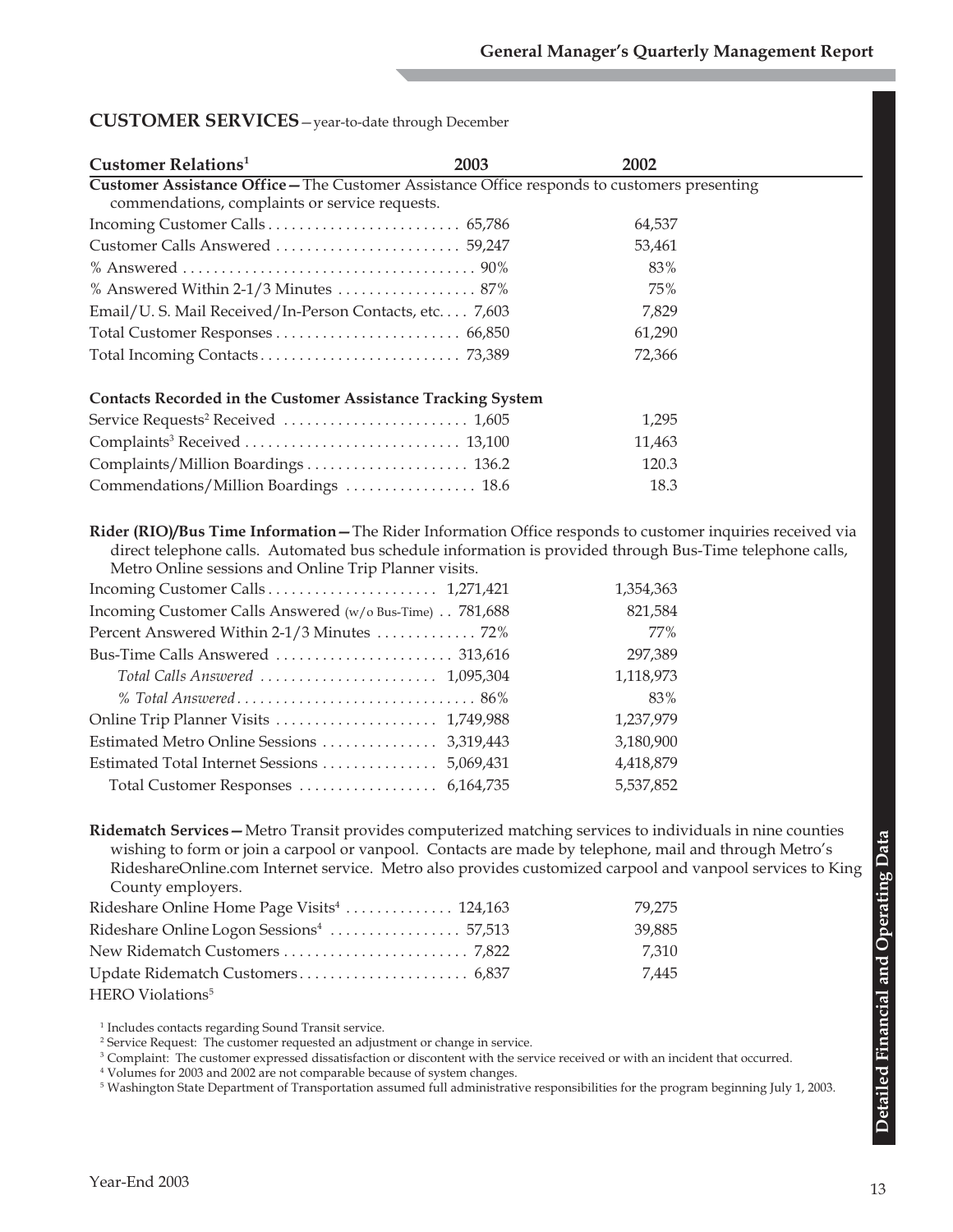#### **PARATRANSIT SERVICES**—year-to-date through December

Transportation for people with disabilities and low-income seniors through either the ADA Paratransit Program or the Paratransit OPTIONS Program. Services include a taxi subsidy using scrip and the ACCESS Transportation Van Service.

| 2003                                                     | 2002            |  |
|----------------------------------------------------------|-----------------|--|
| <b>Service Provided</b>                                  |                 |  |
|                                                          | 991,463         |  |
|                                                          | 55,629          |  |
| Total Passenger Rides  1,076,755                         | 1,047,092       |  |
| <b>Service Revenue</b>                                   |                 |  |
|                                                          | \$180,324       |  |
|                                                          | \$208,464       |  |
|                                                          | $\frac{60}{20}$ |  |
|                                                          | \$388,788       |  |
| <b>Service Cost</b>                                      |                 |  |
| ACCESS Direct Operating Cost\$31,680,896                 | \$30,073,493    |  |
|                                                          | \$382,164       |  |
| Total Direct Operating Cost  \$32,053,110                | \$30,455,657    |  |
| Program Management Cost  \$4,132,395                     | \$3,503,760     |  |
|                                                          | \$33,959,417    |  |
| <b>Paratransit Statistics</b>                            |                 |  |
| Adjusted Direct Operating Cost/ACCESS Psgr Ride  \$30.62 | \$30.32         |  |
| Adjusted Direct Operating Cost/Taxi Psgr Ride  \$7.12    | \$6.87          |  |
| Rides/Vehicle Service Hour  1.65                         | 1.59            |  |
|                                                          | 376,769         |  |
|                                                          | 91%             |  |
|                                                          | 99.9%           |  |

<sup>1</sup> Total Operations Revenue does not include revenue from Regional Reduced Fare Passes, tickets or passengers transferring to or from regular bus service.

<sup>2</sup> Metro share of total cost. Customer pays a like amount.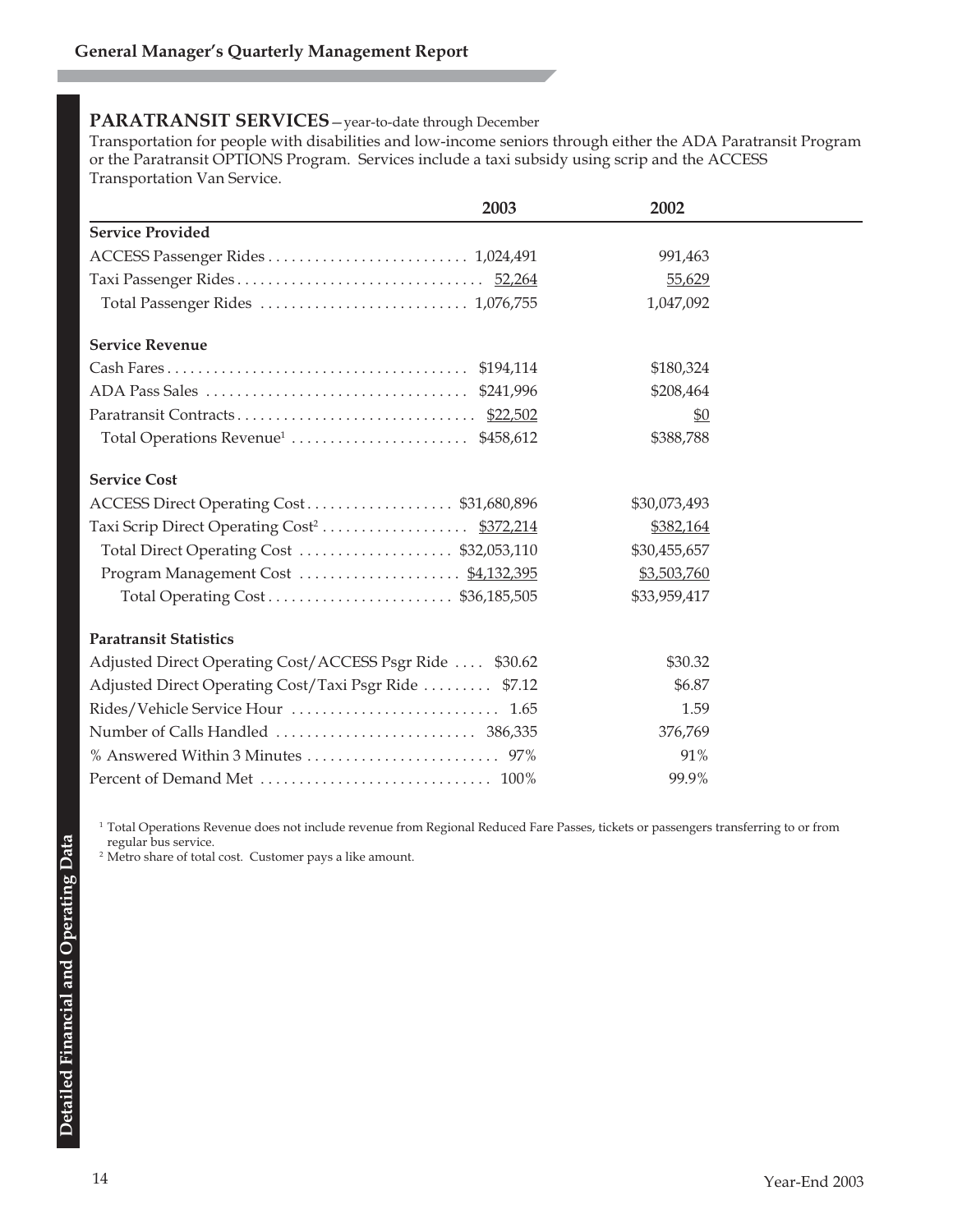#### **DART SERVICE**—year-to-date through December

DART is demand responsive transit service operated for the general public by private contractors.

| 2003 | 2002        |
|------|-------------|
|      | 585,573     |
|      | 60,936      |
|      | \$129,831   |
|      | \$2,823,972 |
|      | \$4.82      |

1Estimate using daily head counts

2 Includes only cash fares.

#### **VANPOOL SERVICES**—year-to-date through December

| 2003                                                   | 2002        |  |
|--------------------------------------------------------|-------------|--|
| <b>Service Provided</b>                                |             |  |
| Passenger Trips (Survey Based)  1,793,748              | 1,749,238   |  |
|                                                        | 667         |  |
|                                                        | 67          |  |
| <b>Service Revenue</b>                                 |             |  |
|                                                        | \$3,340,079 |  |
| <b>Service Cost</b>                                    |             |  |
|                                                        | \$2,446,798 |  |
| Direct Program Management Cost  \$1,422,812            | \$1,359,883 |  |
|                                                        | \$3,806,681 |  |
| <b>Vanpool Statistics</b>                              |             |  |
|                                                        | 9,602,039   |  |
| Direct Operating Cost/Mile\$0.26                       | \$0.25      |  |
| Direct Operating Cost/Passenger Trip  \$1.36           | \$1.40      |  |
| Operating Revenue <sup>1</sup> /Passenger Trip  \$2.08 | \$1.91      |  |

<sup>1</sup> Excludes revenue of \$1,237,000 in 2003 and \$1,813,000 in 2002 to support the Vanpool Capital Improvement Program. The 2003 greater revenue per trip is due primarily to the lesser allocation of revenue in support of the Vanpool Capital Improvement Program.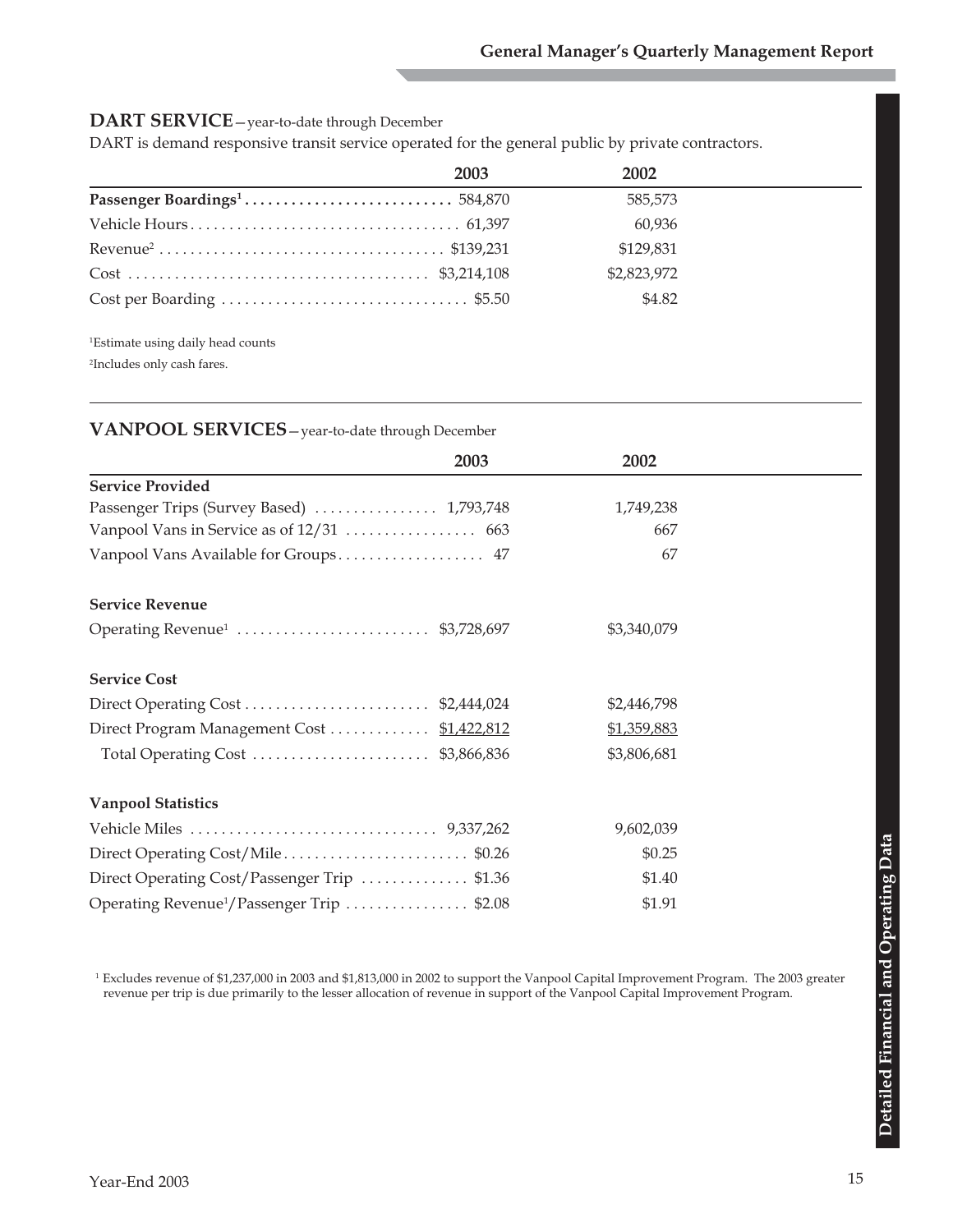#### **BENSON WATERFRONT STREETCAR LINE**—year-to-date through December

| 2003 | 2002    |  |
|------|---------|--|
|      | 14.622  |  |
|      | 367.276 |  |

#### **WATER TAXI**—year-to-date through December

|                                        | 2003 | 2002                   |  |
|----------------------------------------|------|------------------------|--|
| Operating Period  April 21-November 28 |      | January 14-September 2 |  |
|                                        |      | 96,045                 |  |
|                                        |      | 2,029                  |  |
|                                        |      | \$75,751               |  |
|                                        |      | \$589,987              |  |
|                                        |      | \$6.14                 |  |

#### **OPERATING ENVIRONMENT**—year-to-date through December

|                                                      | 2003 | 2002      |  |
|------------------------------------------------------|------|-----------|--|
|                                                      |      | 189.3     |  |
| Avg. Regular, Unleaded Gas Price <sup>2</sup> \$1.64 |      | \$1.33    |  |
|                                                      |      | 1.345.500 |  |

<sup>1</sup> The Consumer Price Index for the Seattle-Tacoma area (annual averages).

<sup>2</sup> In annual \$2003

<sup>3</sup> Washington State Employment Security Department, Seattle-Bellevue-Everett Primary Metropolitan Statistical Area

#### **METRO TRANSIT EMPLOYEE INFORMATION**—as of December 31, 2003

|                                               | <b>Number of Employees</b><br>(Head Count) $1$ | <b>Budgeted Full-Time</b><br><b>Equivalents (FTEs)</b> |
|-----------------------------------------------|------------------------------------------------|--------------------------------------------------------|
| Transit General Manager <sup>2</sup>          | 50                                             | 42                                                     |
| <b>Transit Operations</b>                     | 215                                            | 224                                                    |
| Operators                                     | 2,734                                          | 2,078                                                  |
| Full Time<br>1,703<br>(head count)            |                                                |                                                        |
| (head count)<br>Part Time<br>1,031            |                                                |                                                        |
| Vehicle Maintenance                           | 676                                            | 685                                                    |
| Power and Facilities                          | 256                                            | 255                                                    |
| Service Development                           | 81                                             | 82                                                     |
| Management Information and Transit Technology | 68                                             | 71                                                     |
| <b>Sales and Customer Services</b>            | 136                                            | 127                                                    |
| Design and Construction                       | 83                                             | 84                                                     |
| Rideshare and Paratransit                     | 65                                             | 65                                                     |
| Total                                         | 4,364                                          | 3,713                                                  |

 $^{\rm 1}$  Includes regular and term-limited employees

<sup>2</sup> Includes Safety, Security and Transit Human Resources

NOTE: Does not include local police officers working intermittently as Transit police.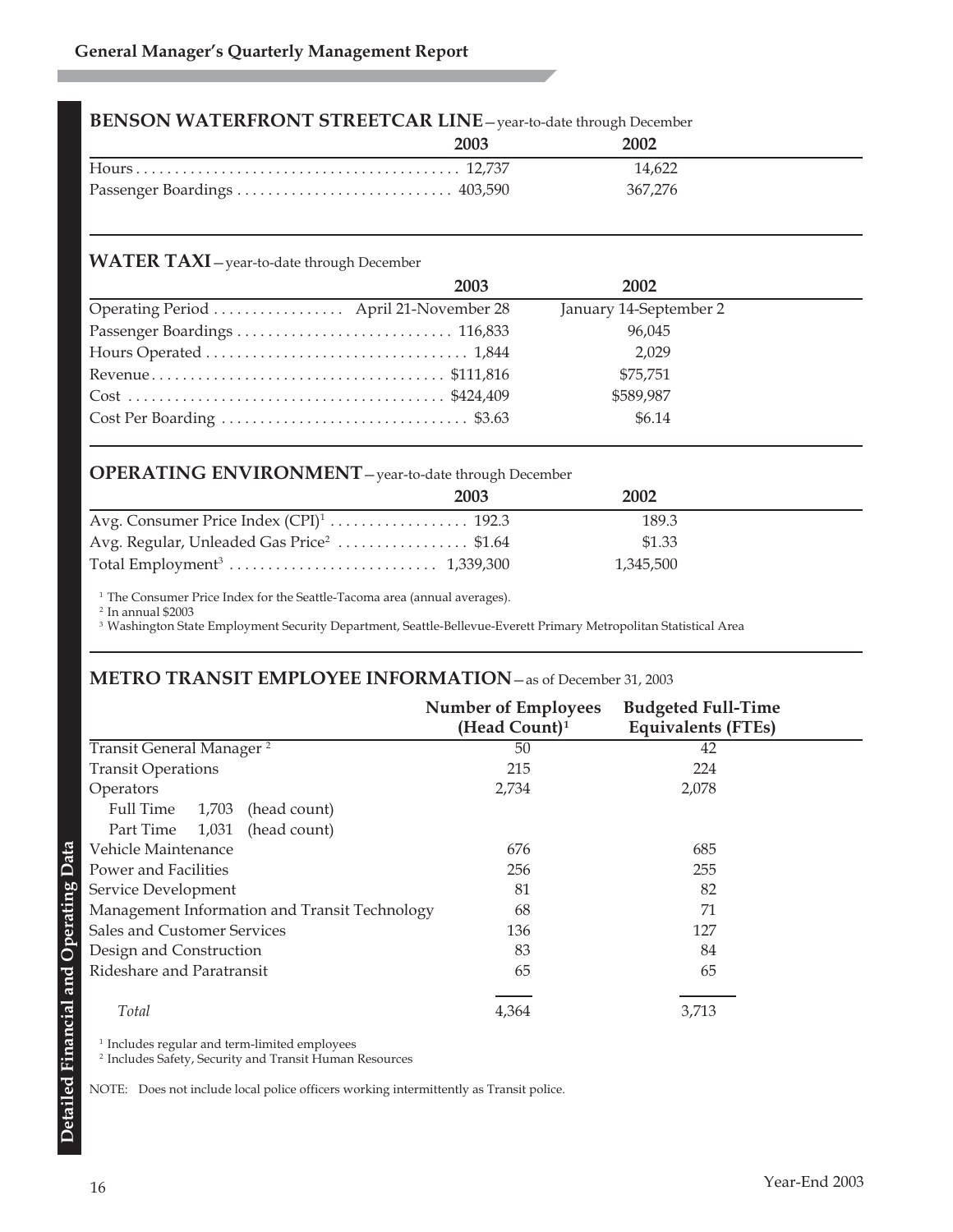| TRANSIT FLEET INFORMATION - as of December 31, 2003<br><b>Service Fleet (Active)</b>    |                                      |
|-----------------------------------------------------------------------------------------|--------------------------------------|
|                                                                                         | (100% of active fleet is accessible) |
| (1,185 gas/diesel, 146 trolley, 1 hybrid)                                               |                                      |
|                                                                                         |                                      |
|                                                                                         | (100% of routes are accessible)      |
|                                                                                         |                                      |
| <b>Bus Fleet</b>                                                                        |                                      |
| <b>Metro Transit</b>                                                                    |                                      |
|                                                                                         |                                      |
|                                                                                         |                                      |
|                                                                                         |                                      |
|                                                                                         |                                      |
|                                                                                         |                                      |
|                                                                                         |                                      |
|                                                                                         |                                      |
| <b>Sound Transit</b>                                                                    |                                      |
|                                                                                         |                                      |
|                                                                                         |                                      |
|                                                                                         |                                      |
|                                                                                         |                                      |
|                                                                                         |                                      |
|                                                                                         |                                      |
|                                                                                         |                                      |
|                                                                                         |                                      |
| Total Revenue Vehicles  1,457                                                           |                                      |
|                                                                                         |                                      |
| Estimated Active Fleet Age (Average In Years)  5.5                                      |                                      |
|                                                                                         |                                      |
| Coaches In Service (includes subcontracted DART service)                                |                                      |
| Maximum Weekday Coaches  1,146                                                          |                                      |
|                                                                                         |                                      |
| Maximum Saturday Coaches 455                                                            |                                      |
|                                                                                         |                                      |
| Average System Spare Ratio  16.9%                                                       |                                      |
| Scheduled Revenue, Deadhead, Layover Hours as Percentage of Platform Hours <sup>2</sup> |                                      |
| Scheduled Revenue Hours/Platform Hours 65.9%                                            |                                      |
| Scheduled Deadhead Hours/Platform Hours  12.1%                                          |                                      |

Scheduled Layover Hours/Platform Hours . . . . . . 22.0%

1 Includes DART service, the Benson Waterfront Streetcar Line and Custom Bus but excludes Sound Transit Express and Custom Bus school routes that don't operate during the summer.

2Includes DART service, the Benson Waterfront Streetcar Line and Custom Bus. Includes Sound Transit Express.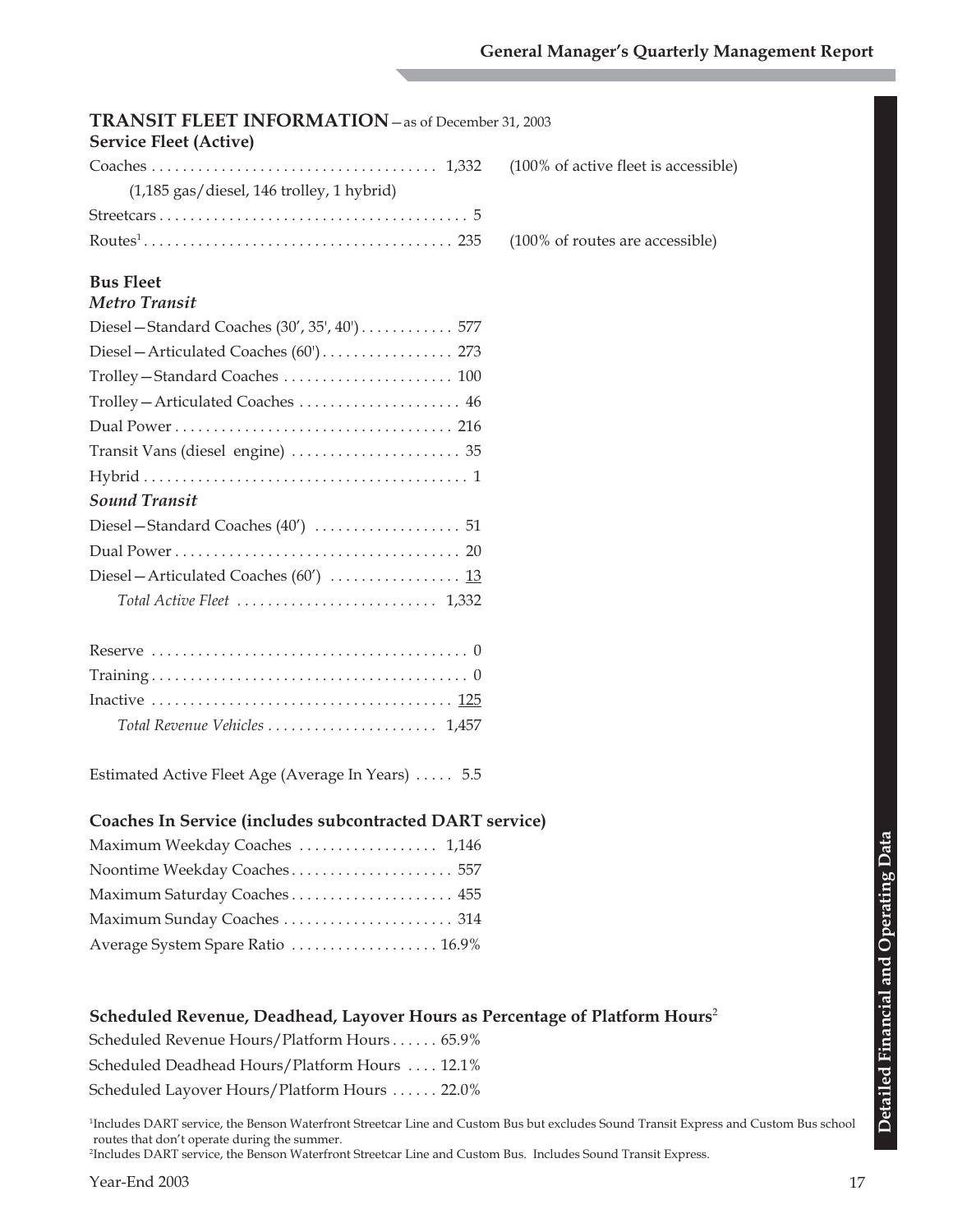|                                                      |                                              | FACILITIES INFORMATION - as of December 31, 2003               |                                    |  |
|------------------------------------------------------|----------------------------------------------|----------------------------------------------------------------|------------------------------------|--|
|                                                      | <b>Operating Facilities:</b>                 |                                                                |                                    |  |
|                                                      | Atlantic                                     | East                                                           | South                              |  |
|                                                      | Bellevue                                     | North                                                          | Safety/Training Center             |  |
|                                                      | Central                                      | Ryerson                                                        | Van Distribution Center            |  |
|                                                      | <b>Maintenance Facilities:</b>               |                                                                |                                    |  |
|                                                      | Atlantic                                     | North                                                          | <b>Component Supply Center</b>     |  |
|                                                      | Central                                      | Ryerson                                                        | <b>Waterfront Streetcar Barn</b>   |  |
|                                                      | Bellevue                                     | South                                                          | Non-Revenue Vehicle                |  |
|                                                      | East                                         |                                                                |                                    |  |
|                                                      | <b>Facilities Maintenance:</b>               |                                                                |                                    |  |
|                                                      | <b>Building Maintenance Headquarters</b>     |                                                                | Field Maintenance Headquarters     |  |
|                                                      | Power Distribution Headquarters              |                                                                | Custodial Maintenance Headquarters |  |
|                                                      |                                              | <b>Regional and Community Transit Centers:</b>                 |                                    |  |
|                                                      | Auburn*                                      | Eastgate*                                                      | Kirkland                           |  |
|                                                      | Aurora Village                               | Federal Way*                                                   | Northgate                          |  |
|                                                      | Burien*                                      | Issaquah*                                                      | Renton                             |  |
|                                                      | Seattle Bus Tunnel (DSTP)                    |                                                                |                                    |  |
| *in park-and-ride lot                                |                                              |                                                                |                                    |  |
|                                                      |                                              |                                                                |                                    |  |
|                                                      |                                              | Lighting Improvement Locations  513                            |                                    |  |
|                                                      |                                              | Stops with Schedule Holders (single, double or midsize)  3,911 |                                    |  |
|                                                      | (Total Schedule Holder Units in Use = 4,966) |                                                                |                                    |  |
|                                                      |                                              |                                                                |                                    |  |
|                                                      |                                              |                                                                |                                    |  |
| Wheelchair-Limited Accessibility Stops 1,114         |                                              |                                                                |                                    |  |
| Stops with Permanent Information Signs  306          |                                              |                                                                |                                    |  |
|                                                      |                                              |                                                                |                                    |  |
| Passenger Shelters with Murals  836                  |                                              |                                                                |                                    |  |
| Metro Owned and Maintained Passenger Shelters  1,474 |                                              |                                                                |                                    |  |
| Timetables Printed Year-to-Date 12,442,700           |                                              |                                                                |                                    |  |
|                                                      |                                              |                                                                |                                    |  |

| Park-and-Ride Lot Program                         | <b>Number</b> | <b>Parking Capacity</b> | $\%$ Used <sup>1,2</sup> |
|---------------------------------------------------|---------------|-------------------------|--------------------------|
| Permanent (Major) Park-and-Ride Lots <sup>3</sup> | 65            | 16.858                  | 76%                      |
| Metro Leased Lots                                 | 57            | 2.964                   | $46\%$                   |
| Total                                             | 122           | 19.822                  | 72%                      |

<sup>1</sup> "Percent used" does not include lots with counts that are not available during the quarter.

<sup>2</sup> Ten permanent lots and five leased lots reported 100 percent or above capacity on average during fourth quarter 2003.

<sup>3</sup> Metro Transit Facilities maintains 56 park-and-ride lots.

#### **Trolley Overhead**—68.61 Miles of Street with Two-Way Wire, and 31 substations (excluding tunnel) **HOV Lanes\***

| 84.11 miles      | Interstate 5                                                                                                                                                                                                                       |
|------------------|------------------------------------------------------------------------------------------------------------------------------------------------------------------------------------------------------------------------------------|
| $28.02$ miles    | Interstate 90                                                                                                                                                                                                                      |
| $66.22$ miles    | Interstate 405                                                                                                                                                                                                                     |
| 14.36 miles      | SR 520                                                                                                                                                                                                                             |
| $19.93$ miles    | SR 167                                                                                                                                                                                                                             |
| 2.63 miles       | SR 99                                                                                                                                                                                                                              |
| $3.79$ miles     | SR 522                                                                                                                                                                                                                             |
| 2.80 miles       | SR 509                                                                                                                                                                                                                             |
| $14.03$ miles    | Arterials                                                                                                                                                                                                                          |
| 235.89 HOV Miles |                                                                                                                                                                                                                                    |
|                  | 2.60 DSTP (Tunnel) Northbound and Southbound                                                                                                                                                                                       |
|                  | $0.0010 \text{ T}$ $1.001$ $1.001$ $1.001$ $1.001$ $1.001$ $1.001$ $1.001$ $1.001$ $1.001$ $1.001$ $1.001$ $1.001$ $1.001$ $1.001$ $1.001$ $1.001$ $1.001$ $1.001$ $1.001$ $1.001$ $1.001$ $1.001$ $1.001$ $1.001$ $1.001$ $1.001$ |

238.49 Total Restricted Lanes for Transit Use

\* Total miles are those used by transit (including HOV ramps), not total HOV roadway miles in King County.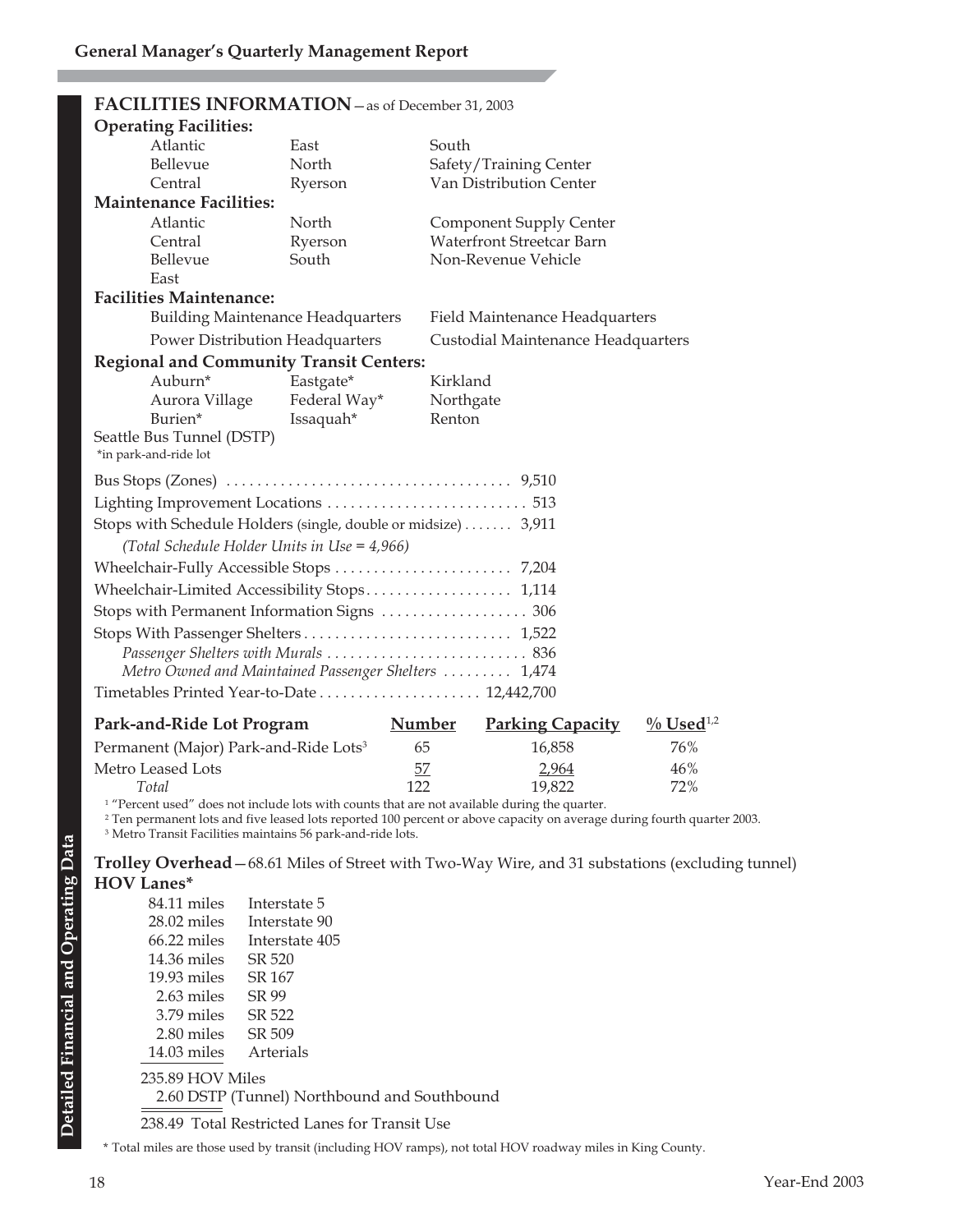|                                                                 | <b>Cash Fare</b>  | <b>One Month</b>          |                                                   | Three Month Twelve Month |
|-----------------------------------------------------------------|-------------------|---------------------------|---------------------------------------------------|--------------------------|
| <b>Metro Fare Type</b>                                          | Per Trip          | <b>PugetPass</b>          | <b>PugetPass</b>                                  | <b>PugetPass</b>         |
| One- and Two-zone <sup>1</sup> Off-peak                         | \$1.25            | \$45.00                   |                                                   | \$495.00                 |
| One-zone <sup>1</sup> Peak                                      | \$1.50            | \$54.00                   | \$162.00                                          | \$594.00                 |
| Two-zone <sup>1</sup> Peak                                      | \$2.00            | \$72.00                   | \$216.00                                          | \$792.00                 |
| <b>Other Monthly Passes</b>                                     |                   | <b>Pass Price</b>         |                                                   |                          |
| <b>ACCESS</b> (Metro Only) Transportation Pass                  |                   | \$13.50                   |                                                   |                          |
| Student (Public School District)                                |                   | \$18.00                   |                                                   |                          |
| WSF Mukilteo/Clinton and \$0.75 PugetPass                       |                   | \$68.00                   |                                                   |                          |
| WSF Mukilteo/Clinton and \$3.00 PugetPass                       |                   | \$149.00                  |                                                   |                          |
| WSF Vashon Island and \$1.50 PugetPass                          |                   | \$98.80                   |                                                   |                          |
| WSF Vashon Island and \$2.00 PugetPass                          |                   | \$116.80                  |                                                   |                          |
| WSF Central Sound and \$1.50 PugetPass                          |                   | \$123.20                  |                                                   |                          |
| WSF Fauntleroy/Southworth and \$1.50 PugetPass                  |                   | \$107.80                  |                                                   |                          |
| WSF Passenger Only and \$1.50 Puget Pass                        |                   | \$155.20                  |                                                   |                          |
| 3-Way: WSF Central Sound, Kitsap Transit and \$1.50 Puget Pass  |                   | \$148.20                  |                                                   |                          |
| 3-Way: WSF Passenger Only, Kitsap Transit and \$1.50 Puget Pass |                   | \$180.20                  |                                                   |                          |
| Youth (6-17)                                                    |                   | \$18.00                   |                                                   |                          |
| <b>Other Fares and Passes</b>                                   | <b>Pass Price</b> |                           |                                                   |                          |
| All Day Pass (Sat., Sun. and holidays)                          | \$2.50            |                           |                                                   |                          |
| GoPass Per Quarter for Students                                 | \$78.00           | (8 week academic quarter) |                                                   |                          |
| GoPass Per Quarter for Faculty/Staff                            | \$10.00           | (8 week academic quarter) |                                                   |                          |
| Senior Citizen and Disabled (with permit)                       | \$5.50            |                           | (per trip cash fare-\$0.25 off-peak, \$0.50 peak) |                          |
| <b>U-PASS Per Quarter for Students</b>                          | \$27.00           |                           |                                                   |                          |
| U-PASS Per Quarter for Faculty/Staff                            | \$37.50           |                           |                                                   |                          |
| <b>Visitor Pass</b>                                             | \$5.00            |                           |                                                   |                          |
| <b>Permits and Stickers</b><br>Price                            |                   | Ticketbooks               | Price                                             |                          |
| <b>Annual Reduced Fare Sticker</b>                              | \$66.00           | 16 - \$0.25 tickets       | \$4.00                                            |                          |
| \$3.00<br>Attendant Ride Free Permit                            |                   | 20 - \$0.50 tickets       | \$10.00                                           |                          |
| Monthly Reduced Fare Sticker<br>\$5.50                          |                   | 10 - \$1.25 tickets       | \$12.50                                           |                          |
| \$3.00<br>Regional Reduced Fare Permit                          |                   | 20 - \$1.50 tickets       | \$30.00                                           |                          |
|                                                                 |                   | 20 - \$2.00 tickets       | \$40.00                                           |                          |
|                                                                 |                   |                           |                                                   |                          |

### **REGIONAL and KING COUNTY METRO TRANSIT FARES**—December 31, 2003

**Regional Reduced Fare Permit** for senior/disabled riders is valid on Washington State Ferries, Community Transit, Everett, Kitsap, Pierce, Jefferson, Intercity and King County Metro Transit, as well as the Monorail.

**Regional Cash Transfer:** A transfer issued with cash fare payment on any of the transit systems participating in the Puget Pass system (CT, ET, KCM, PT or ST) is valid for a one-zone or local trip on any of the other systems.

**DART Service (Routes 291, 901/903, 908/909, 914/916, 917, 918, 925, 926, 927, 935)**: Cash fares are the same as transit fares. Both monthly and annual passes are valid for DART service.

**Vanpool/Custom Bus Fares**: Vanpool fares vary by distance, number of riders, work schedule and van size (8, 12 or 15 passenger vans). For example, an average round trip of 55 miles per day in a 15-passenger van with 12 riders costs \$55.42 per month for each commuter. Custom Bus fares are established by route.

 $^{\rm 1}$  Seattle is a zone; balance of King County is another. Zone division is the Seattle city limits.